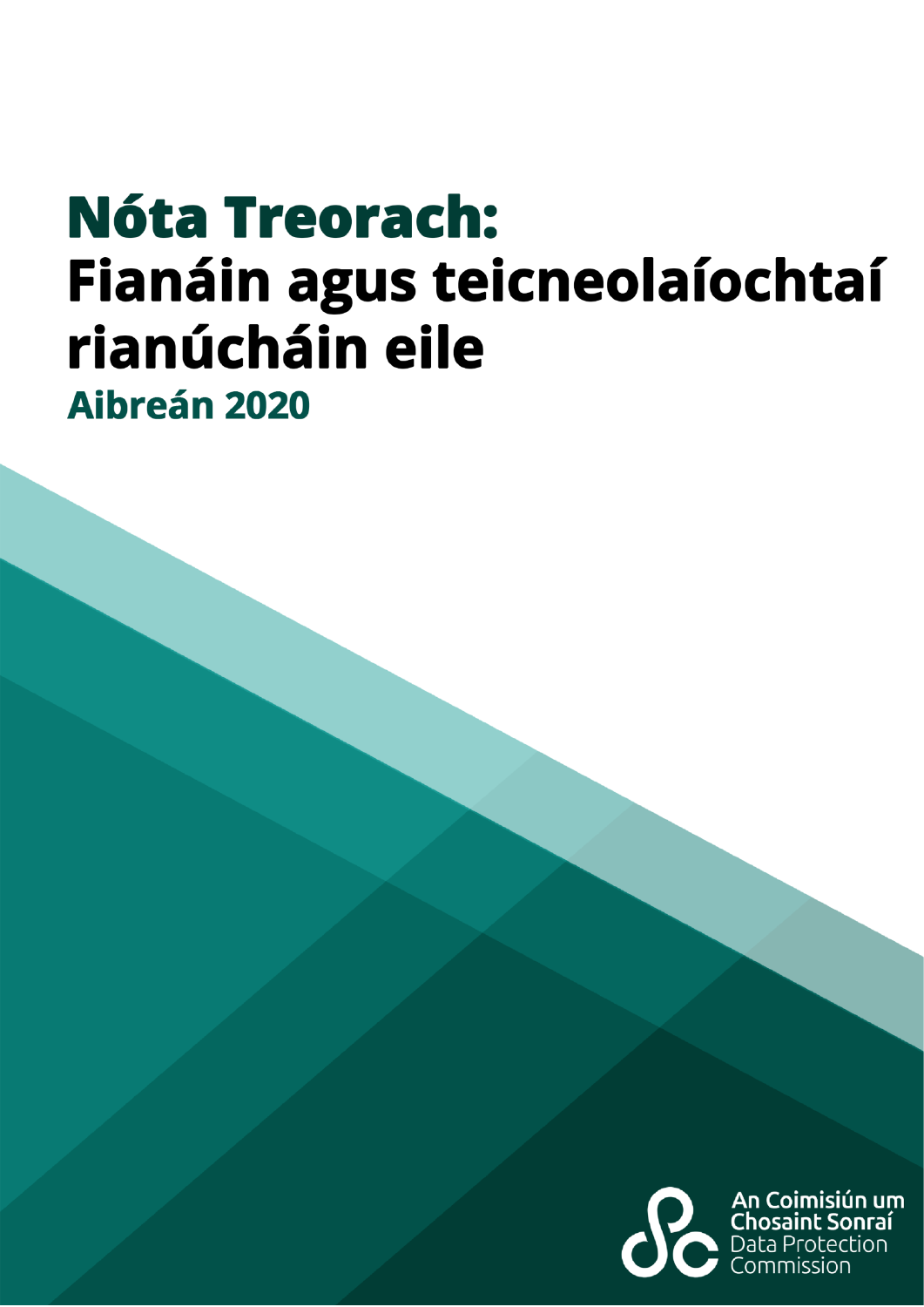# **Clár an Ábhair**

| Cé na fianáin atá díolmhaithe ón gceanglas toiliú a fháil ón úsáideoir nó ón rannpháirtí? 6     |
|-------------------------------------------------------------------------------------------------|
|                                                                                                 |
|                                                                                                 |
|                                                                                                 |
|                                                                                                 |
| An féidir leat toiliú intuigthe á úsáid le fianáin agus teicneolaíochtaí rianúcháin a úsáid? 10 |
|                                                                                                 |
|                                                                                                 |
|                                                                                                 |
|                                                                                                 |
|                                                                                                 |
| An féidir leat brath ar shocruithe brabhsála an úsáideora le toiliú a thabhairt le tuiscint? 14 |
|                                                                                                 |
|                                                                                                 |
|                                                                                                 |
|                                                                                                 |
|                                                                                                 |
|                                                                                                 |
|                                                                                                 |
|                                                                                                 |

# <span id="page-1-0"></span>**Ról rialála an DPC maidir le fianáin agus le teicneolaíochtaí rianúcháin**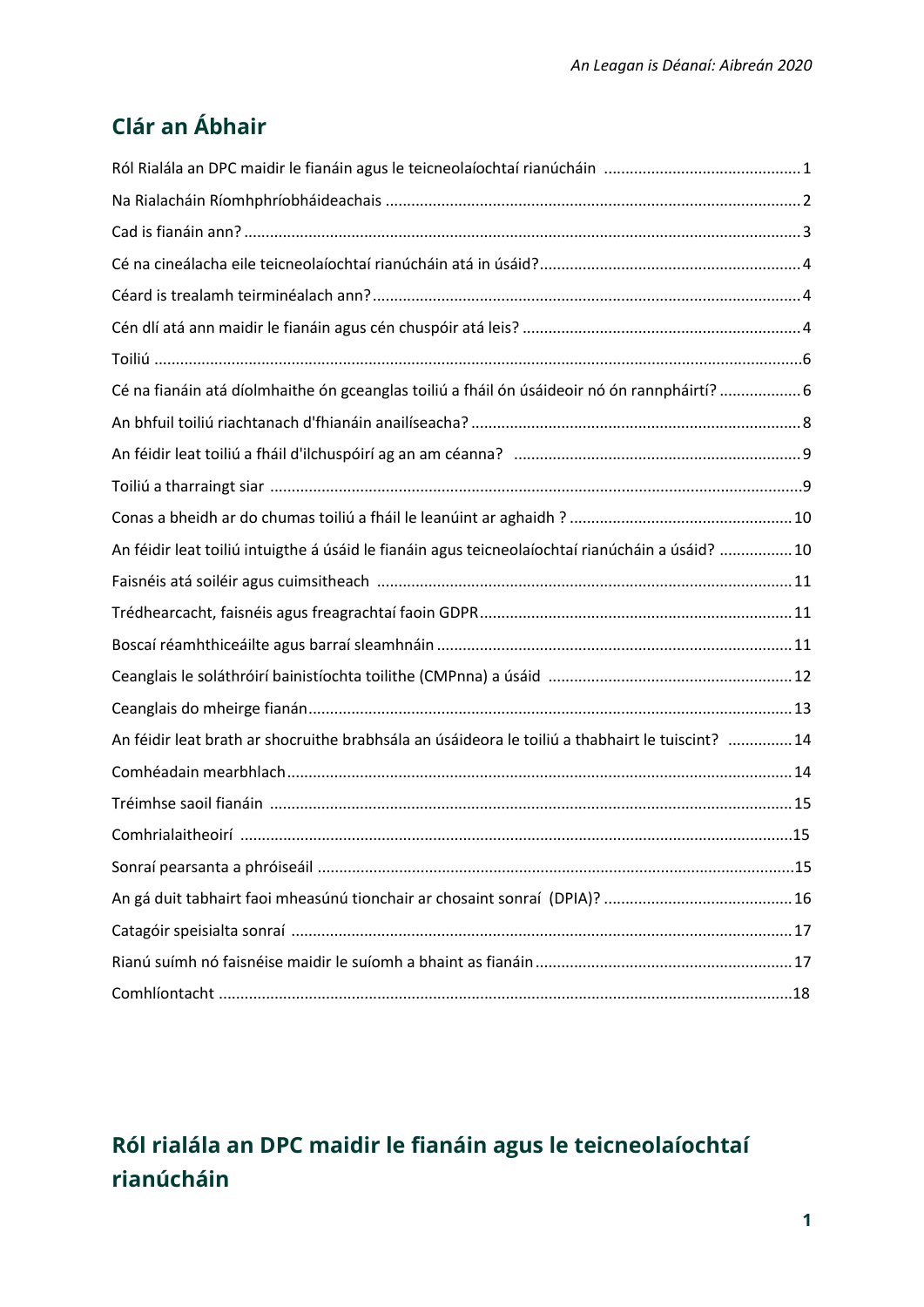Is é an Coimisiún um Chosaint Sonraí an t-údarás náisiúnta atá freagrach as forfheidhmiú an dlí ar Ríomhphríobháideachas, is é sin le rá Treoir Ríomhphríobháideachais an AE [\(2002/58/CE](https://eur-lex.europa.eu/legal-content/EN/TXT/HTML/?uri=CELEX:32002L0058&from=EN) arna leasú ag [2009/136/CE\)](https://eur-lex.europa.eu/LexUriServ/LexUriServ.do?uri=OJ:L:2009:337:0011:0036:en:PDF), agus Rialacháin Ríomhphríobháideachais na hÉireann, arna bhfeidhmiú ag lonstraim [Reachtúil \(I.R.\) Uimh. 336 de](http://www.irishstatutebook.ie/eli/2011/si/336/made/en/print?q=electronic+privacy&years=2011) 2011. Tá an reachtaíocht seo deighilte ó, ach déanann sé comhlánú ar an Rialachán Ginearálta maidir le Cosaint Sonraí. Ní mór d'eagraíochtaí cloígh leis an dá dhlí, ach tá feidhm leis na rialacha faoin reachtaíocht Ríomhphríobháideachas ar dtús sa chás go bhfuil breithniú á dhéanamh agat ar an úsáid a bhaineann d'eagraíocht as fianáin agus as teicneolaíochtaí rianúcháin eile. Is é Rialachán 5 de na Rialacháin Ríomhphríobháideachais an reachtaíocht ábhartha a rialaíonn úsáid fianáin.

# <span id="page-2-0"></span>**Na Rialacháin Ríomhphríobháideachais**

#### *Rialachán 5 de na Rialacháin Ríomhphríobháideachais*

*Cosnaíonn Rialachán 5 de Rialacháin na gComhphobal Eorpach 2011 (Líonraí agus Seirbhísí Cumarsáide Leictreonaí) (Príobháideachas agus Cumarsáid Leictreonach) (I.R. Uimh. 336 de 2011) ('Rialacháin Ríomhphríobháideachais') rúndacht na cumarsáide leictreonaí.* 

*Rialachán 5(3): Ní bhainfidh duine úsáid as líonra cumarsáide leictreonach le faisnéis a stóráil, nó le rochtain a fháil ar fhaisnéis atá stóráilte cheana féin ar threalamh teirminéalach rannpháirtí nó úsáideoir, mura*

*(a) bhfuil a thoiliú/a toiliú tugtha ag an rannpháirtí nó ag an úsáideoir i leith na húsáide sin, agus*

*(b) cuireadh faisnéis shoiléir agus cuimsitheach ar fáil don rannpháirtí nó don úsáideoir de réir na nAchtanna um Chosaint Sonraí atá —*

*(i) ar taispeáint go soiléir agus inrochtana go héasca, agus*

*(ii) ina n-áirítear, gan srian, críocha próiseála na faisnéise.*

*Rialachán 5(4): Chun críche Alt (3), ní mór go mbeidh na modhanna le faisnéis a sholáthar agus le toiliú a thabhairt chomh sothuigthe agus is féidir. Sa chás go mbeidh sé indéanta go teicniúil agus go mbíonn sé éifeachtach agus aird á thabhairt ar fhorálacha ábhartha na nAchtanna um Chosaint Sonraí, d'fhéadfaí toiliú an úsáideora a thabhairt i leith stórála faisnéise nó rochtain a fháil ar fhaisnéis atá stóráilte cheana féin trí úsáid a bhaint as na socruithe brabhsála cuí nó as feidhmchlár teicneolaíochta eile trí bhealaí lena bhféadfaí a bhreithniú go bhfuil a thoiliú/a toiliú tugtha ag an rannpháirtí nó ag an úsáideoir.*

*Rialachán 5(5): Ní chuireann Alt (3) cosc ar aon stóráil theicniúil, nó rochtain chuig faisnéis chun críche tabhairt faoi tharchur nó cumarsáid thar líonra cumarsáide leictreonaí agus sin*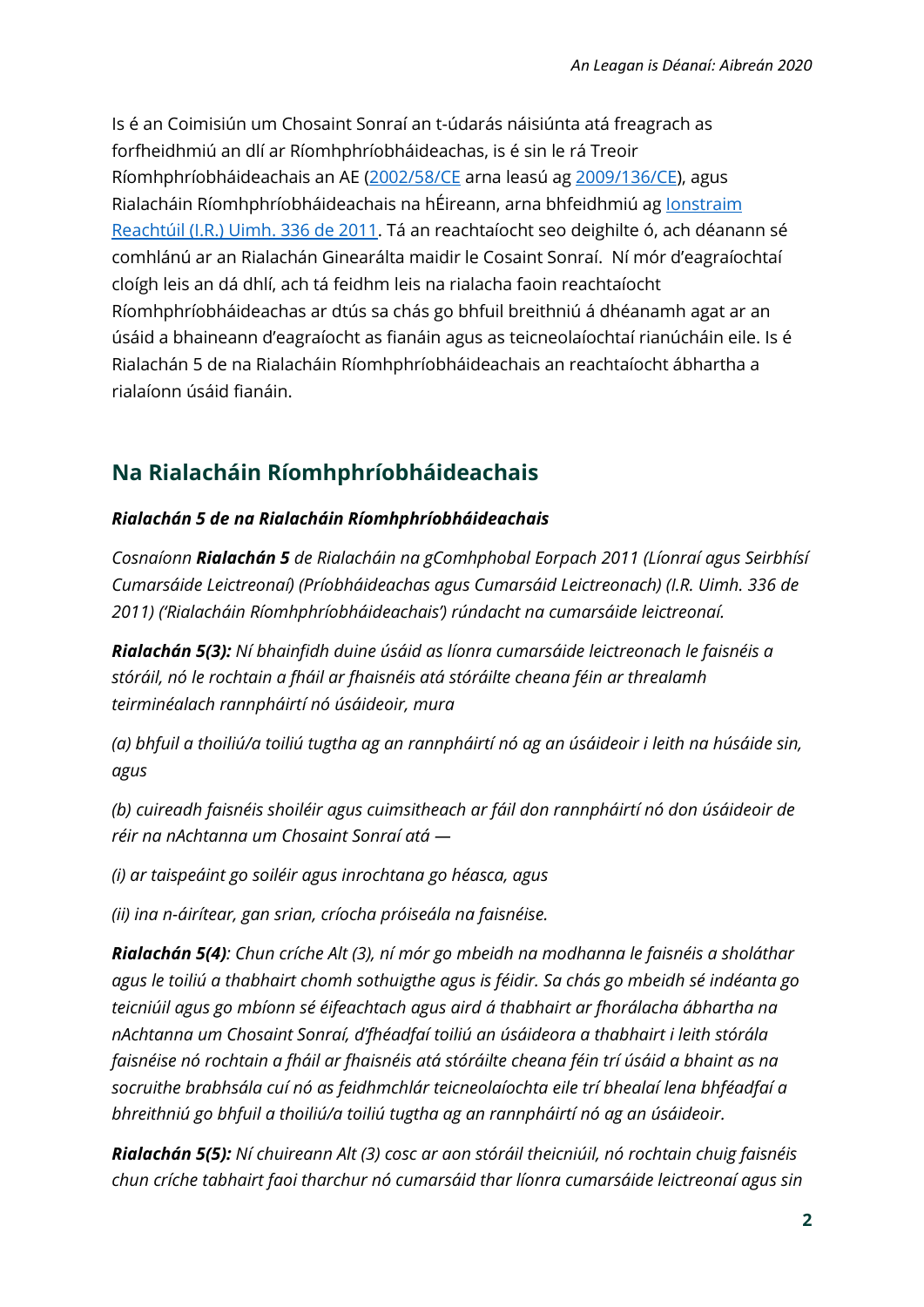*amháin nó sa chás é a bheith riachtanach i ndáiríre le seirbhís sochaí faisnéise soiléir a chur ar fáil agus a bhí éilithe go soiléir ag an rannpháirtí nó ag an úsáideoir.*

Dá bhrí sin leagtar amach i **Rialachán 5(5)** an critéar nach mór d'fhianán nó do theicneolaíocht rianúcháin eile freastal air chun a bheith díolmhaithe ón gceanglas le toiliú a fháil.

# <span id="page-3-0"></span>**Cad is fianáin ann?**

De ghnáth is ionann fianáin agus comhaid téacs bheaga a stóráiltear ar ghaireas, ar nós ríomhaire pearsanta, gaireas soghluaiste nó ar aon ghaireas eile atá in ann faisnéis a stóráil. Áirítear ar ghairis freisin a d'fhéadfadh fianáin a úsáid, gairis ar a dtugtar 'Idirlíon na nEarraí' (IoT) a cheanglaíonn leis an idirlíon.

Tá líon feidhmeanna tábhachtacha ag fianáin, lena n-áirítear, an t-úsáideoir agus a nidirghníomhaíocht roimhe seo a thabhairt chun cuimhne. Is féidir iad a úsáid, mar shampla, le súil a choinneáil ar earraí i gciseán siopadóireachta ar líne nó súil a choinneáil ar fhaisnéis nuair a chuireann tú mionsonraí isteach ar fhoirm iarratais ar líne. Tá fianáin fíordheimhnithe tábhachtach freisin le húsáideoirí a aithint nuair a logálann siad isteach i seirbhísí baincéireachta agus i seirbhísí eile ar líne.

Baintear úsáid as fianáin áirithe freisin chun cuidiú le leathanaigh gréasáin lódáil níos tapa agus le faisnéis a ródú thar líonra.

D'fhéadfadh sé go n-áireoidh an fhaisnéis atá stóráilte ar fhianáin, sonraí pearsanta, ar nós seoladh IP, ainm úsáideora, aitheantóir uathúil nó seoladh ríomhphoist. Ach d'fhéadfadh sonraí neamhphearsanta a bheith orthu freisin, ar nós socrúcháin teanga nó faisnéis maidir leis an gcineál gaireas atá duine a úsáid chun brabhsáil ar an láithreán.

D'fhéadfadh ID fógraíochta, ID úsáideora agus ID rianaithe eile a bheith ar na fianáin freisin.

D'fhéadfadh na fianáin a bheith ina bhfianáin *céad pháirtí nó tríú páirtí*. Go ginearálta, is fianán céad pháirtí an fianán a bhíonn socraithe ag do láithreán gréasáin féin, m.sh. is fearann óstála an fianán céad pháirtí. Is ionann fianán tríú páirtí agus fianán atá socraithe ag fearann seachas an ceann a bhfuil an t-úsáideoir ag tabhairt cuairt air, m.sh. fearann seachas an ceann a fheiceann siad ar an mbarra seoltaí. D'fhéadfadh fianáin den sórt sin a bheith bainteach le fógraíocht nó le breiseáin meán sóisialta a bhíonn cumasaithe ag rialaitheoir an láithreáin ghréasáin, ar nós cnaipe 'is maith liom' nó uirlis comhroinnte.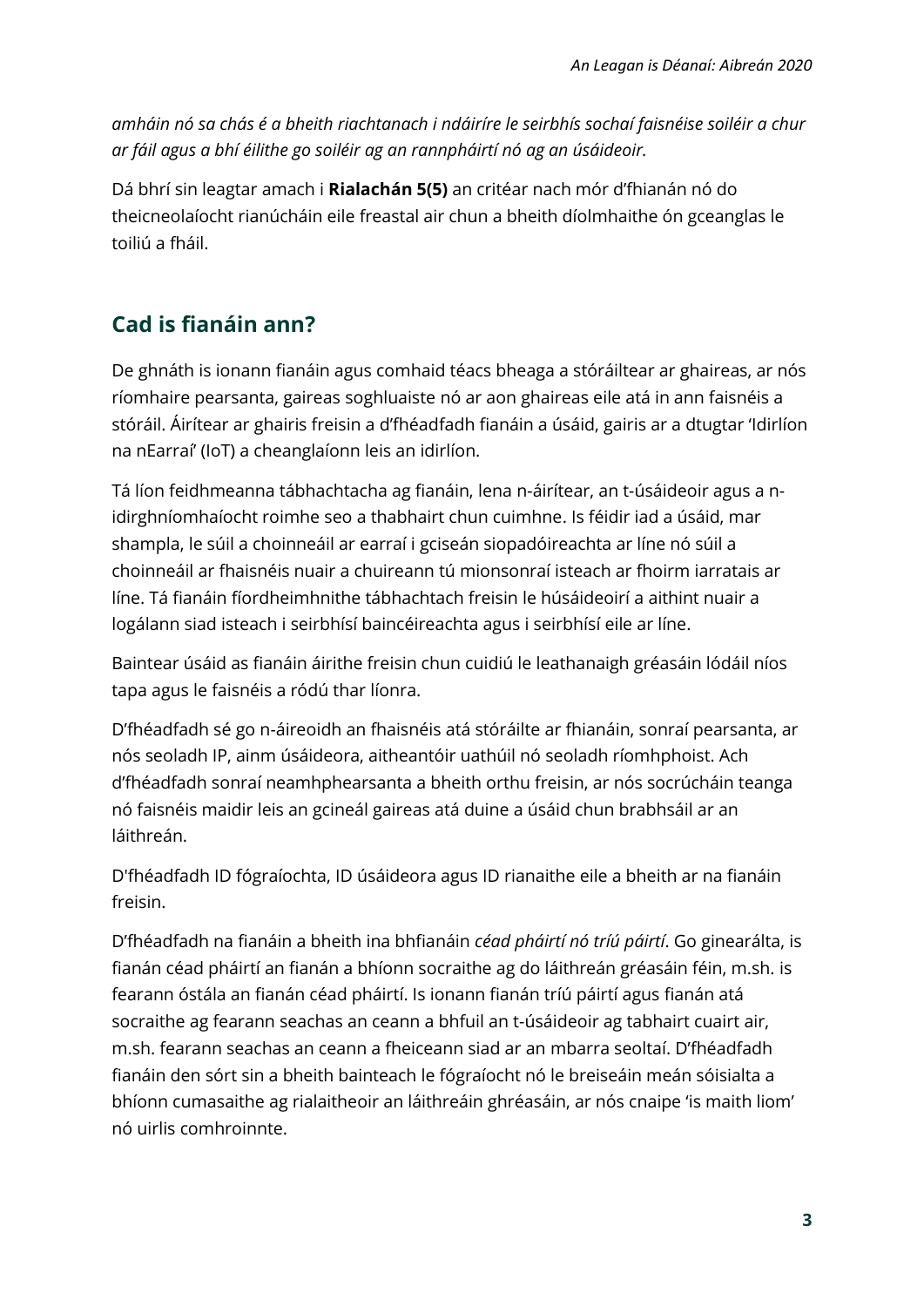D'fhéadfadh *dáta éaga* a bheith ag fianáin freisin. Is dóigh go mbeidh tréimhse saoil gearr ag fianáin seisiúin, mar shampla, tá siad deartha le feidhmiú ar feadh an tseisiúin brabhsála nó achar atá beagán níos faide nó tá dáta éaga acu a théann in éag nuair a bhíonn a gcuspóir teoranta curtha i gcrích acu. Ní mór go mbeidh dáta éaga fianáin comhréireach lena gcuspóir. Dá bhrí sin, níor chóir go mbeadh dáta éaga éiginnte ag fianáin seisiúin a mbaintear úsáid astu ar mhaithe le feidhm ar nós cuimhneamh ar an fhaisnéis i dtralaí siopadóireachta, nó ar mhionsonraí taistil úsáideora do thuras aonair, agus ba chóir go mbeidh an dáta socraithe le dul in éag nuair a bhíonn a bhfeidhm curtha i gcrích acu nó go gairid ina dhiaidh sin.

#### <span id="page-4-0"></span>**Cé na cineálacha eile teicneolaíochtaí rianúcháin atá in úsáid?**

Is iad na fianáin a bhfuil formhór na n-úsáideoirí idirlín feasach ina leith de ghnáth ná brabhsálaí, nó http agus fianáin. De ghnáth, áirítear ar chineálacha eile fianáin agus teicneolaíochtaí rianúcháin, oibiachtaí stórála áitiúla (LSOnna) nó 'laisfhianán', fearas forbartha bogearraí (SDKnna), rianairí picteilín (nó formáid idirmhalartaithe grafaice), cnaipí 'is maith liom' agus uirlisí comhroinnte sóisialta, agus teicneolaíochtaí fearais méarlorgaireachta. De ghnáth baineann an dlí ar fhianáin *leis na huirlisí seo go léir*.

Tá toiliú an úsáideora riachtanach d'fhianáin agus do theicneolaíochtaí rianúcháin eile, lena n-áirítear, picteilíní, rianú suímh agus fearas méarlorgaireachta mar gheall go bhfuil rochtain chuig faisnéis i gceist leo, nó faisnéis a chur ar ghaireas nó ar threalamh teirminéalach an úsáideora. Níl ach dhá chúinse ann go ndíolmhaítear fianáin ón gceanglas toiliú a fháil agus tá breac-chuntas mionsonraithe tugtha ina leith sin thíos.

# <span id="page-4-1"></span>**Cad is trealamh teirminéalach ann?**

Is féidir aon ghaireas ar nós ríomhaire pearsanta nó ríomhaire glúine, fón póca, gaireas atá ceangailte leis an idirlíon a bhféadfaí faisnéis a stóráil air nó fiú bréagán nó cúntóir guthbheoite a bhaineann úsáid as fianáin nó as teicneolaíochtaí rianúcháin eile a bhreithniú mar "threalamh teirminéalach" chun críocha na Rialacháin.

# <span id="page-4-2"></span>**Cén dlí atá ann maidir le fianáin agus cén chuspóir atá leis?**

Cosnaíonn an Treoir Ríomhphríobháideachais, a aistríodh go dlí na hÉireann i Rialacháin Ríomhphríobháideachais 2011, príobháideachas cumarsáide daoine aonair.

Tá trealamh teirminéalach (m.sh. ríomhairí agus gairis eile, lena n-áirítear fón póca) úsáideoirí líonraí cumarsáide leictreonaí agus aon fhaisnéis atá stóráilte ar threalamh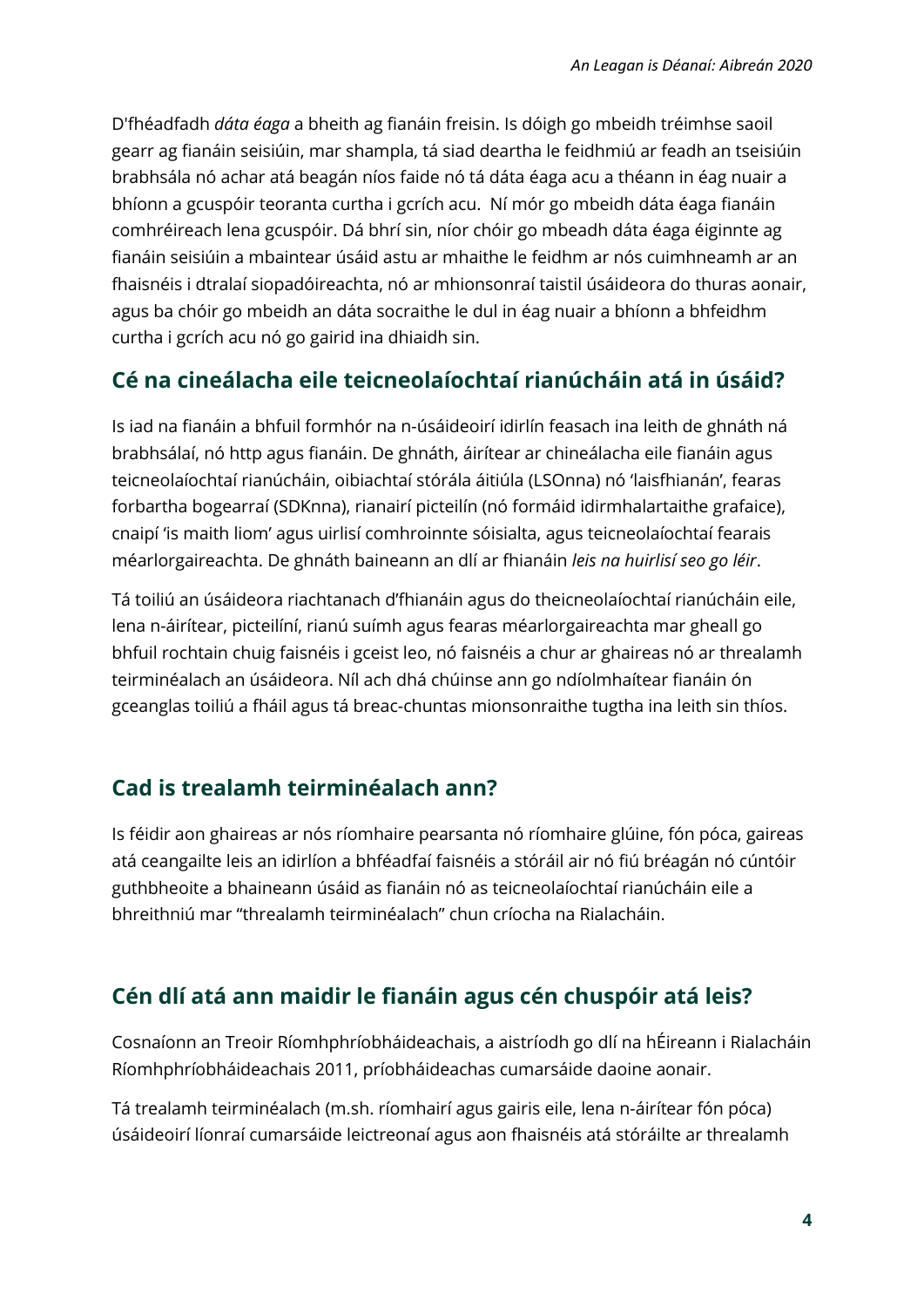den sórt sin mar chuid de réimse príobháideach úsáideoirí, lena n-éilítear iad a chosaint faoi ionstraimí idirnáisiúnta cearta an duine.

Is féidir teicneolaíocht a bhaineann úsáid as earraí spiaireachta, spéicéirí gréasáin, aitheantóirí faoi cheilt agus gairis eile den chineál céanna a úsáid chun rochtain a fháil chuig gaireas duine i ngan fhios don duine sin, agus d'fhéadfadh siad faisnéis faoi cheilt a stóráil ar an ngaireas le rianú a dhéanamh ar ghníomhaíochtaí, gluaiseachtaí agus nósanna ar líne agus as líne an duine. D'fhéadfadh rochtain chuig a ngaireas gan a dtoiliú nó i ngan fhios dóibh cur isteach go mór ar na húsáideoirí seo.

Is é an cuspóir atá leis an dlí ar fhianáin daoine aonair a chosaint ó fhaisnéis a chur ar a gcuid gaireas, nó a rochtain ar a gcuid gaireas, gan a dtoiliú, a d'fhéadfadh cur isteach ar rúndacht na cumarsáide atá á dhéanamh acu.

Baineann an dlí le haon stóráil faisnéise a dhéantar ar ghaireas nó ar threalamh an úsáideora, chomh maith le rochtain chuig aon fhaisnéis atá stóráilte ar an trealamh cheana féin – ciallaíonn sé seo trí úsáid a bhaint as fianáin brabhsálaí nó teicneolaíochtaí eile ar nós méarlorgaireacht gairis nó úsáid a bhaint as picteilíní nó as gairis den chineál céanna. Níl sé ábhartha cíbe an mbíonn nó nach mbíonn sonraí pearsanta san fhaisnéis atá stóráilte nó san fhaisnéis a dhéantar a rochtain. Bíonn feidhm leis na Rialacháin Ríomhphríobháideachas maidir le haon fhaisnéis<sup>1</sup> atá stóráilte nó a dhéantar a rochtain ón ngaireas.

Chomh maith leis sin, sa chás go mbíonn aitheantóirí i bhfianáin a d'fhéadfaí a úsáid le díriú ar dhuine sonrach, nó sa chás go mbaintear faisnéis as fianáin nó as teicneolaíochtaí rianúcháin eile a d'fhéadfaí a úsáid chun díriú air nó próifíliú a dhéanamh ar dhaoine aonair, ciallaíonn sé seo sonraí pearsanta agus tá próiseáil na sonraí pearsanta sin faoi réir ag na rialacha atá leagtha amach sa Rialachán Ginearálta maidir le Cosaint Sonraí (GDPR).

Tugtar ar aird i Réamhaithris 30 den [GDPR](https://eur-lex.europa.eu/legal-content/EN/TXT/PDF/?uri=CELEX:32016R0679) go bhféadfadh daoine aonair (m.sh. "daoine nádúrtha") a bheith bainteach le haitheantóirí ar líne a chuireann a gcuid gaireas, feidhmchláir, uirlisí agus prótacail ar fáil, ar nós seoltaí prótacail ar líne, aitheantóirí fianáin nó aitheantóirí eile ar nós clibeanna aitheantais radaimhinicíochta.

Tugtar ar aird i Réamhaithris 30 freisin go bhféadfadh sé seo loirg a fhágáil, "go háirithe nuair a chuirtear in éineacht iad le haitheantóirí uathúla agus faisnéis eile a fhaightear trí sheirbheálaithe, a d'fhéadfaí a úsáid le próifílí a chruthú de dhaoine nádúrtha agus na daoine nádúrtha sin a aithint". i

1

<sup>1</sup> Déantar soiléiriú i mbreithiúnas Cúirt Bhreithiúnais an Aontais Eorpaigh maidir le *Planet49* den 1 Deireadh Fómhair 2019, go bhfuil feidhm le hAirteagal 5(3) den Treoir Ríomhphríobháideachas maidir le faisnéis a stóráil, nó rochtain a fháil ar fhaisnéis atá stóráilte ar threalamh teirminéalach úsáideora cibé ar shonraí pearsanta atá san fhaisnéis nó nach ea.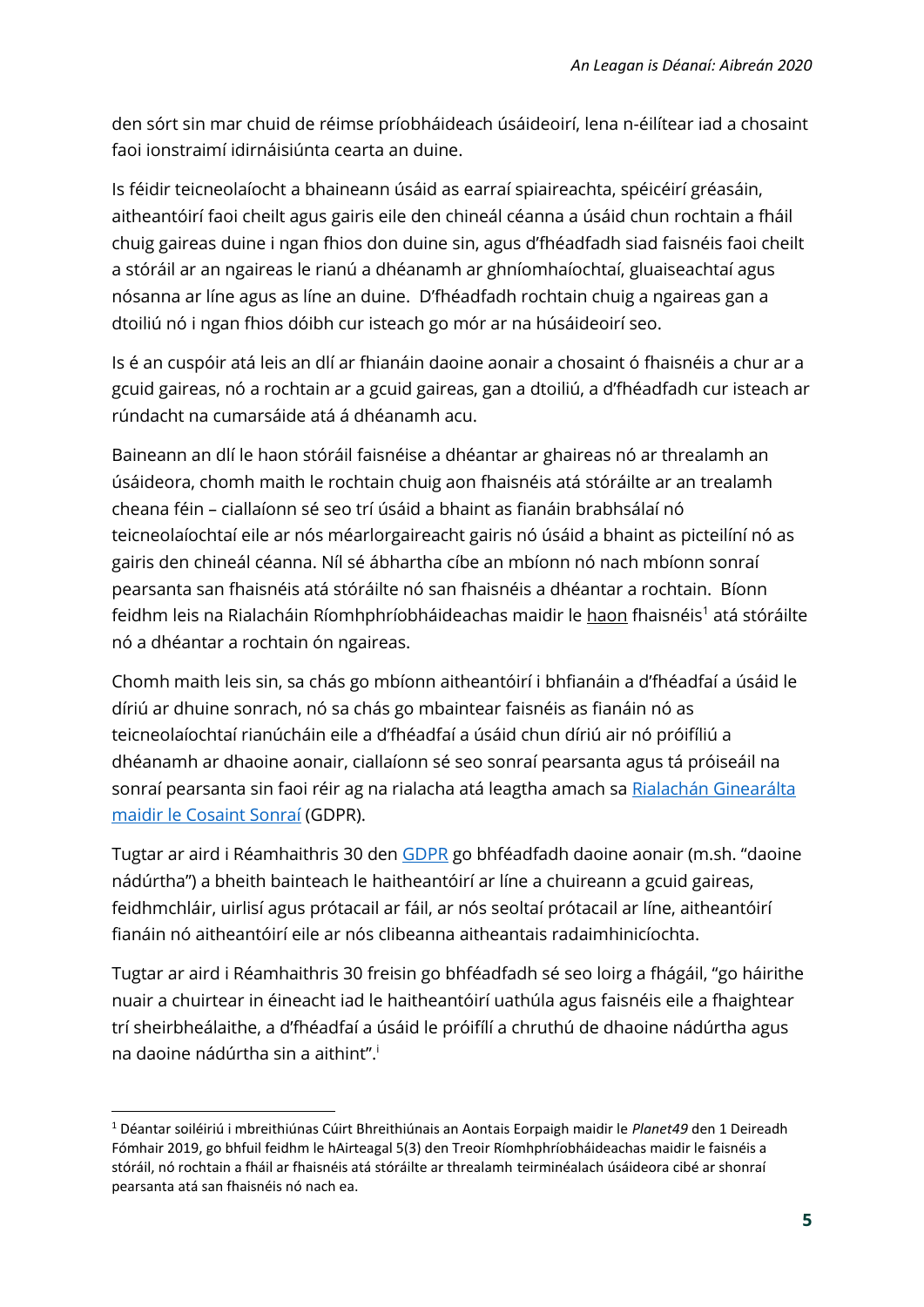Tá aitheantóirí ar líne san áireamh sa sainmhíniú ar shonraí pearsanta in Airteagal 4(1) den GDPR freisin.

# **Toiliú**

Ceanglaítear le Rialacháin Ríomhphríobháideachais nach mór duit toiliú a fháil chun rochtain chun faisnéise atá stóráilte ar threalamh teirminéalach rannpháirtí nó úsáideoir, nó ó thaobh *aon fhaisnéis* atá stóráilte ar ghaireas an duine. Ciallaíonn sé seo nach mór duit toiliú a fháil le fianáin a shocrú nó a stóráil, beag beann ar cibé an bhfuil nó nach bhfuil faisnéis phearsanta ar na fianáin nó ar na teicneolaíochtaí rianúcháin eile atá á n-úsáid agat.

Ní mór go mbeidh an toiliú le fianáin a shocrú ar an gcaighdeán a sainmhínítear in Airteagal 4(11), den Rialachán Ginearálta maidir le Cosaint Sonraí agus ina luaitear go gciallaíonn 'toiliú' an ábhair sonraí *"aon chur in iúl atá sonrach, feasach agus gan athbhrí, a dhéanann an t-ábhar sonraí a thabhairt faoi shaoirse, trí ráiteas nó trí ghníomhaíocht shoiléir dhearfach, á rá gur mian leis nó léí aontú le próiseáil sonraí pearsanta a bhaineann leis nó léi".*

# <span id="page-6-0"></span>**Cé na fianáin atá díolmhaithe ón gceanglas toiliú a fháil ón úsáideoir nó ón rannpháirt[í?](#page-6-0)**

D'fhéadfá a bheith ag baint úsáid, mar rialaitheoir, as fianáin chun críocha anailíseacha nó margaíochta, chun críocha spriocdhírithe nó próifíliú agus d'fhéadfá catagóirí áirithe a leagan amach dóibh nuair a chuireann tú faisnéis ar fáil d'úsáideoirí ar do láithreán gréasáin. Mar sin féin, beag beann ar an mbealach a roghnaíonn tú le catagóiriú a dhéanamh orthu, *ní féidir* fianáin nach bhfuil ag freastal ar cheann amháin den dá chás maidir le húsáid sonrach sna Rialacháin Ríomhphríobháideachais a dhíolmhaíonn iad ón ngá le toiliú a fháil, *a shocrú* nó a úsáid ar ghaireas úsáideora sula bhfaigheann tú toiliú uathu.

Tugtar a) díolúine chumarsáide agus b) díolúine riachtanach i ndáiríre ar an dá dhíolúine.

#### **a) Díolúine chumarsáide**

Baineann sé seo le fianáin arbh é an **t-aon chuspóir amháin** atá leo ná tabhairt faoi tharchur cumarsáide thar líonra, mar shampla, le críochphointí cumarsáide a aithint. D'fhéadfadh baint a bheith aige seo freisin le fianáin a úsáidtear le deis a thabhairt le míreanna sonraí a mhalartú san ord atá i gceist, m.sh. trí uimhreacha a chur ar phacáistí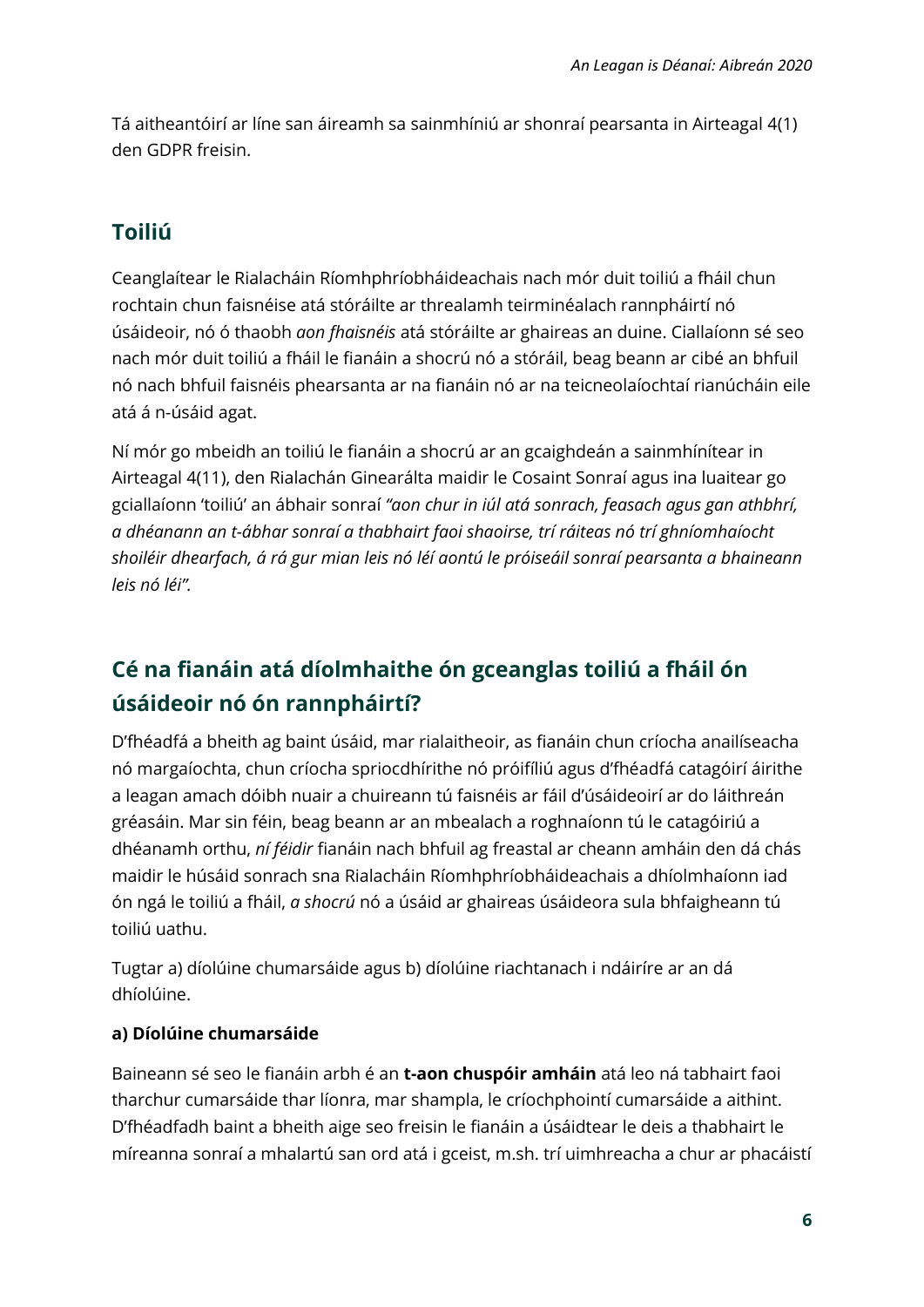sonraí. Baineann sé le fianáin a mbaintear úsáid astú le hearráidí tarchurtha nó cailliúint sonraí a bhrath.

Tá Meitheal Oibre Airteagal 29 soiléir maidir lena Thuairim [4/2012](https://ec.europa.eu/justice/article-29/documentation/opinion-recommendation/files/2012/wp194_en.pdf) ar an Díolúine Toilithe Fianán go ndéanann an tslat tomhais seo *teorannú sonrach ar na cineálacha próiseála* is féidir tabhairt fúithi agus ní fhágtar spás le haghaidh léirmhíniú. Go simplí, níl fianán a úsáid chun cuidiú le, luas a chur faoi nó tarchur cumarsáide thar líonra a rialú, leordhóthanach le go mbainfeadh sé leas as díolúine toilithe.

**SAMPLA 1:** Má bhaineann tú úsáid as fianán cothromú lóid le trácht líonra a dháileadh ar fud freastalaithe difriúla, is féidir é seo a bhreithniú mar chineál fianán a fhreastalaíonn ar dhíolúine chumarsáide. Is é an t-aon chuspóir amháin atá leis an fhaisnéis atá leis an bhfianán seo ceann de na freastalaithe a aithint (m.sh. críochphointí cumarsáide) agus tá sé riachtanach, dá bhrí sin, tabhairt faoin gcumarsáid thar líonra.

#### **b) díolúine atá riachtanach i ndáiríre**

Ní mór d'fhianán atá díolmhaithe faoin gcritéar seo dul trí dhá thástáil ag an am céanna:

Baineann an díolúine le 'seirbhísí na sochaí faisnéise' (ISS) – m.sh. seirbhís a dhéantar a sheachadadh thar an idirlíon, ar nós láithreán gréasáin nó aip. Chomh maith leis sin, ní mór go ndéanfaidh an t-úsáideoir an tseirbhís sin a *éileamh go soiléir* agus ní mór úsáid fianáin a theorannú go dtí an méid atá riachtanach i ndáiríre leis an tseirbhís sin a sholáthar. Níl fianáin a bhaineann le fógraíocht riachtanach i ndáiríre agus ní mór toiliú a fháil.

**SAMPLA 1:** Baineann do láithreán gréasáin úsáid as fianáin seisiúin le súil a choinneáil ar earraí i gciseán siopadóireachta ar líne. Téann na fianáin seo in éag nuair a thagann deireadh lena seisiún nó go gairid ina dhiaidh sin. Comhlíonann na fianáin seo an coinníoll 'riachtanach i ndáiríre' agus níl toiliú riachtanach ina leith sin. Ar an mbealach céanna, is féidir fianáin a dhéanann taifeadadh ar theanga nó ar rogha tíre an úsáideora nuair a thugann siad cuairt ar do láithreán a bhreithniú a bheith riachtanach i ndáiríre le seirbhís a bhíonn a *éileamh go soiléir* ag an úsáideoir agus ní gá toiliú a fháil lena naghaidh.

**SAMPLA 2:** Baineann láithreán gréasáin taistil feidhm as fianán le tréimhse saoil dhá bhliain le brabhsálaí agus gaireas úsáideora a aithint go huathúil chun críocha pleanálaí turais a thaispeáint agus le cuimhneamh ar a roghanna turais gach uair a thugann siad cuairt ar an láithreán. Tá an fianán sin socraithe gan toiliú nuair a thagann an túsáideoir isteach ar an láithreán. Cé go bhféadfadh feidhmiúlacht den sórt sin a bheith úsáideach, ní mór toiliú a fháil le haghaidh na bhfianán seo.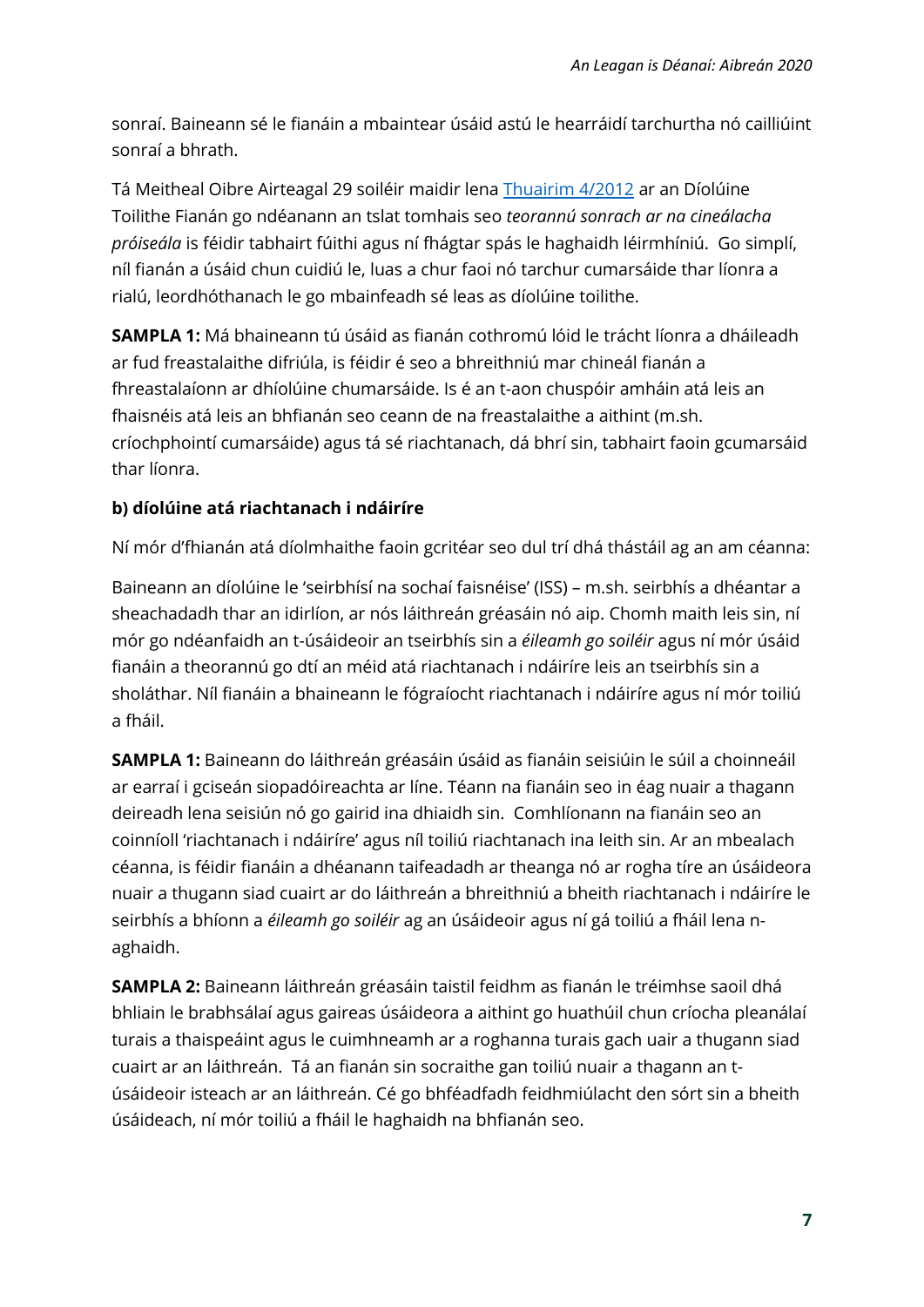Ní mór go mbeidh sé soiléir don úsáideoir cé chomh fada is a choinneofar an rogha seo ar do láithreán gréasáin chun críocha pleanálaí turais a chur i láthair ar bhrabhsálaí nó ar aip. Más díreach ticéad atá á cheannach ag an úsáideoir agus go gcuireann sé/sí dáta tosaigh agus dáta deiridh isteach dá dturas, d'fhéadfaí freastal ar an gcuspóir sin trí fhianán seisiún. Mar sin féin, más mian leat seirbhís a sholáthar a thugann an deis don láithreán gréasáin cuimhneamh ar roghanna turais an úsáideora ar feadh tréimhse níos faide, tá toiliú riachtanach d'fhianán a fheidhmíonn chun a rogha seo a shábháil.

**SAMPLA 3:** Tá feidhm chomhrá téacs ar do láithreán gréasáin le deis a thabhairt do dhaoine teagmháil a dhéanamh le gníomhairí seirbhíse do chustaiméirí trí fhuinneog chomhrá ar líne. Ní féidir aon fhianáin a mbaintear úsáid astú leis an fheidhmiúlacht comhrá sin a sheachadadh a fheidhmiú go dtí *go n-éilíonn* an duine *go soiléir* an comhrá téacs a úsáid. Ní fhreastalaíonn fianáin den sórt sin ar an díolúine toiliú 'riachtanach i ndáiríre'.

Cuireann Tuairim 04/2012 Cosaint Sonraí na Meithle [Oibre Airteagal 29](https://ec.europa.eu/justice/article-29/documentation/opinion-recommendation/files/2012/wp194_en.pdf) faisnéis níos mionsonraithe ar fáil chun cuidiú leat measúnú a dhéanamh maidir le cén fianán a d'fhéadfadh leas a bhaint as ceann de na díolúintí toilithe.

Déanann Tuairim [9/2014 Cosaint Sonraí na Meithle](https://ec.europa.eu/justice/article-29/documentation/opinion-recommendation/files/2014/wp224_en.pdf) Oibre Airteagal 29 soiléiriú freisin go mbaineann Airteagal 5(3) den Treoir Ríomhphríobháideachas (arna fheidhmiú i ndlí na hÉireann i Rialachán 5(3)) le gaireas teicneolaíochtaí méarlorgaireachta. Ciallaíonn sé seo má tá tú ag próiseáil gaireas méarloirg a chruthaítear trí fhaisnéis a stóráil, nó le rochtain a fháil ar fhaisnéis, ar ghaireas úsáideora, nach féidir leat é sin a dhéanamh ach amháin le toiliú bailí an úsáideora.

# <span id="page-8-0"></span>**An bhfuil toiliú riachtanach d'fhianáin anailíseacha?**

Tá. Baintear úsáid as fianáin anailíseacha mar uirlis tomhais do láithreáin gréasáin, lena n-áirítear, faisnéis a cur ar fáil maidir le líon na gcuairteoirí uathúla agus na leathanaigh a mbíonn siad ag brabhsáil orthu le linn a gcuairte. D'fhéadfadh roinnt den anailísíocht úsáid a bhaint as fianán céad pháirtí ina dtugann an rialaitheoir nó páirtí eile thar ceann an rialaitheora faoin fheidhm anailísíochta. Tá soiléiriú déanta ag Meitheal Oibre Airteagal [29 g](https://ec.europa.eu/justice/article-29/documentation/opinion-recommendation/files/2012/wp194_en.pdf)ur comhrialaitheoir nó próiseálaí a bheidh sa pháirtí eile seo, ag brath ar cibé a mbaintear úsáid as na sonraí dá gcríocha féin nó cibé a bhfuil cosc curtha air/uirthi trí shocruithe conartha a leithéid a dhéanamh.

D'fhéadfaí anailísíocht tríú páirtí a dtugann páirtithe seachas an rialaitheoir fúthu, dá gcríocha féin uaireanta, riosca príobháideachais níos mó a chiallú don úsáideoir.

Breithníonn Meitheal Oibre Airteagal 29 nach dóigh go gcruthóidh fianán anailísíochta céad pháirtí riosca príobháideachais nuair a bhíonn siad teoranta go dian chun críocha staitistiúil comhiomlán céad páirtí, agus nuair a úsáidtear iad ar láithreáin gréasáin a chuireann faisnéis shoiléir maidir le fianáin den sórt sin ar fáil ina mbeartas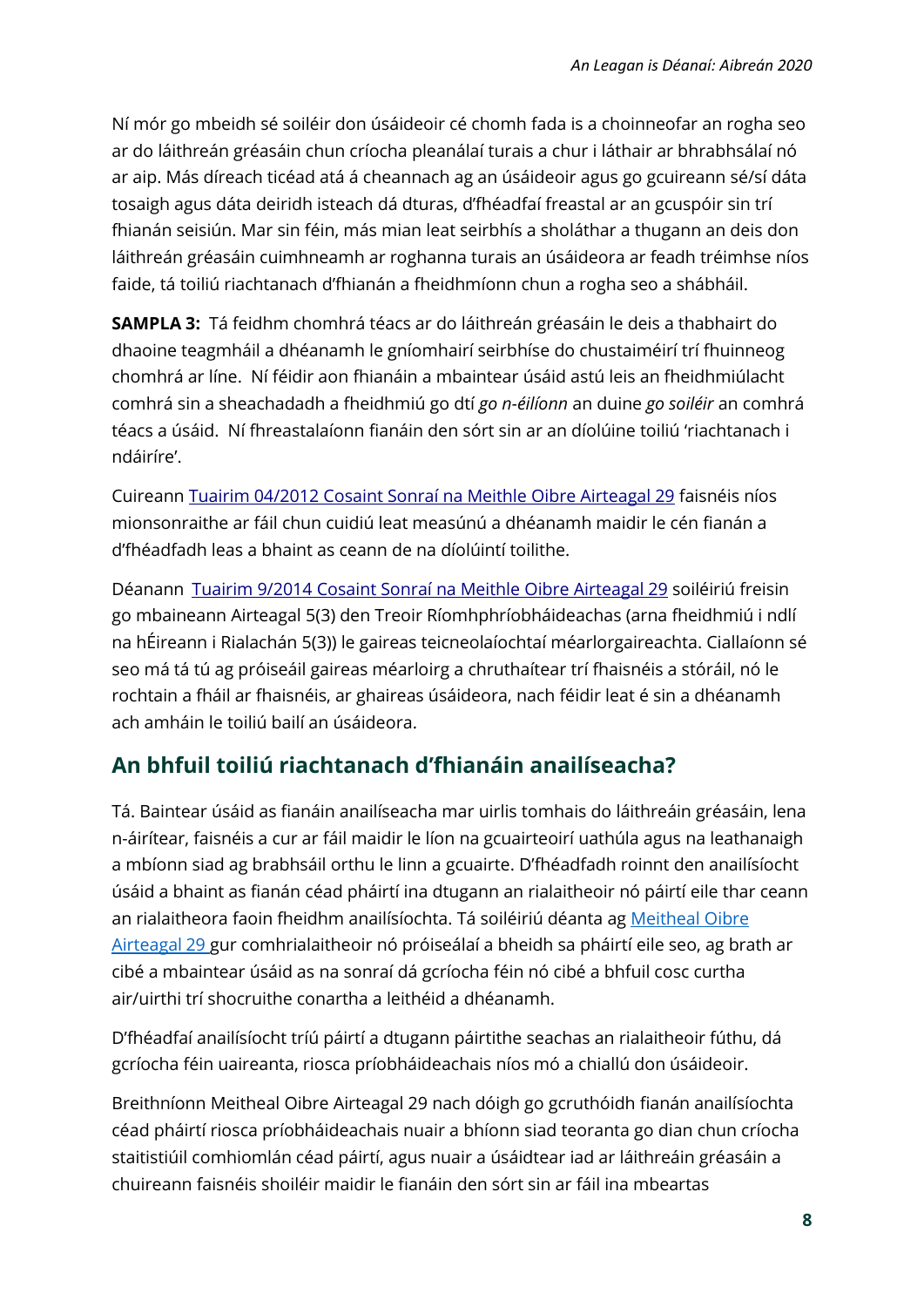príobháideachais, chomh maith le cosaintí leordhóthanacha príobháideachais. Ní mór go n-áireoidh sé seo, meicníocht sothuigthe le haon bhailiúchán sonraí d'anailísíocht a dhiúltú.

Ní dócha go mbreithneofar fianáin anailísíochta céad pháirtí mar thosaíocht don DPC i leith gníomh forfheidhmithe.

# <span id="page-9-0"></span>**An féidir leat toiliú a fháil d'ilchuspóirí ag an am céanna?**

D'fhéadfadh sé nach bhféadfaí toiliú a "chuacha" d'ilchuspóirí. Mar chúis deachleachtais, ní mór duit breac-chuntas a thabhairt sa chéad sraith chumarsáide ar do láithreán gréasáin nó ar d'aip soghluaiste go bhfuil tú ag iarraidh toiliú le fianáin a úsáid chun críocha sonracha. Is féidir, ansin, a dara sraith fhaisnéise a úsáid le faisnéis níos mionsonraithe a chur ar fáil maidir leis na cineálacha fianáin nó teicneolaíochtaí eile atá in úsáid, le roghanna don úsáideoir glacadh leis na fianáin seo nó iad a dhiúltú. Ní cheadaítear duit boscaí réamhthiceáilte, barraí sleamhnáin nó aon uirlisí eile a úsáid atá socraithe trí réamhshocrú ar 'ANN' le comhartha a thabhairt maidir le toiliú an úsáideora i leith socrú nó úsáid fianáin.

# **Toiliú a tharraingt siar**

1

Ní mór go mbeidh ar chumas an úsáideora toiliú a tharraingt siar *chomh héasca céanna is a thug siad an toiliú sin a*gus ní féidir leat toiliú d'fhianáin a 'chuacha' le toiliú chun críocha eile, nó le téarmaí agus coinníollach do chonradh d'aon seirbhísí eile atá á gcur ar fáil agat. Ní mór duit faisnéis a sholáthar san fhaisnéis maidir le do chuid fianáin ó thaobh conas is féidir le cuairteoirí a dtoiliú i leith úsáid fianáin a tharraingt siar níos deireanaí, lena n-áirítear, trí fhaisnéis a chur ar fáil maidir leis an ngníomh a theastaíonn uathu tabhairt faoi le comhartha a thabhairt maidir le rogha den sórt sin.

Má tá fianán á úsáid agat le taifead a stóráil inar thoiligh an t-úsáideoir le fianáin a úsáid, ní mór duit a iarraidh ar an úsáideoir a dtoiliú a dheimhniú arís tráth nach faide ná sé mhí<sup>2</sup> tar éis duit an riocht toilithe seo a stóráil. Mar réiteach praiticiúil, breithnigh uirlis éasca a úsáid ar nós 'cnaipe raidió' ar do láithreán gréasáin a thugann an deis d'úsáideoirí maidir le cé na fianáin a shocraítear a rialú le cead a thabhairt dóibh a dtoiliú a athrú ag tráth ar bith.

<sup>&</sup>lt;sup>2</sup> Cé nach bhforordaítear tréimhse saoil sonrach d'fhianáin den sórt sin sa reachtaíocht, bunaithe ar anailís bhunphrionsabail an DPC, breithnímid gur creat ama réamhshocraithe cuí atá anseo le riocht toilithe an úsáideora a stóráil. Ní mór go mbeidh údar maith ag an rialaitheoir ar bhonn oibiachtúil agus cás ar chás le sonraí a stóráil ar feadh tréimhse níos faide.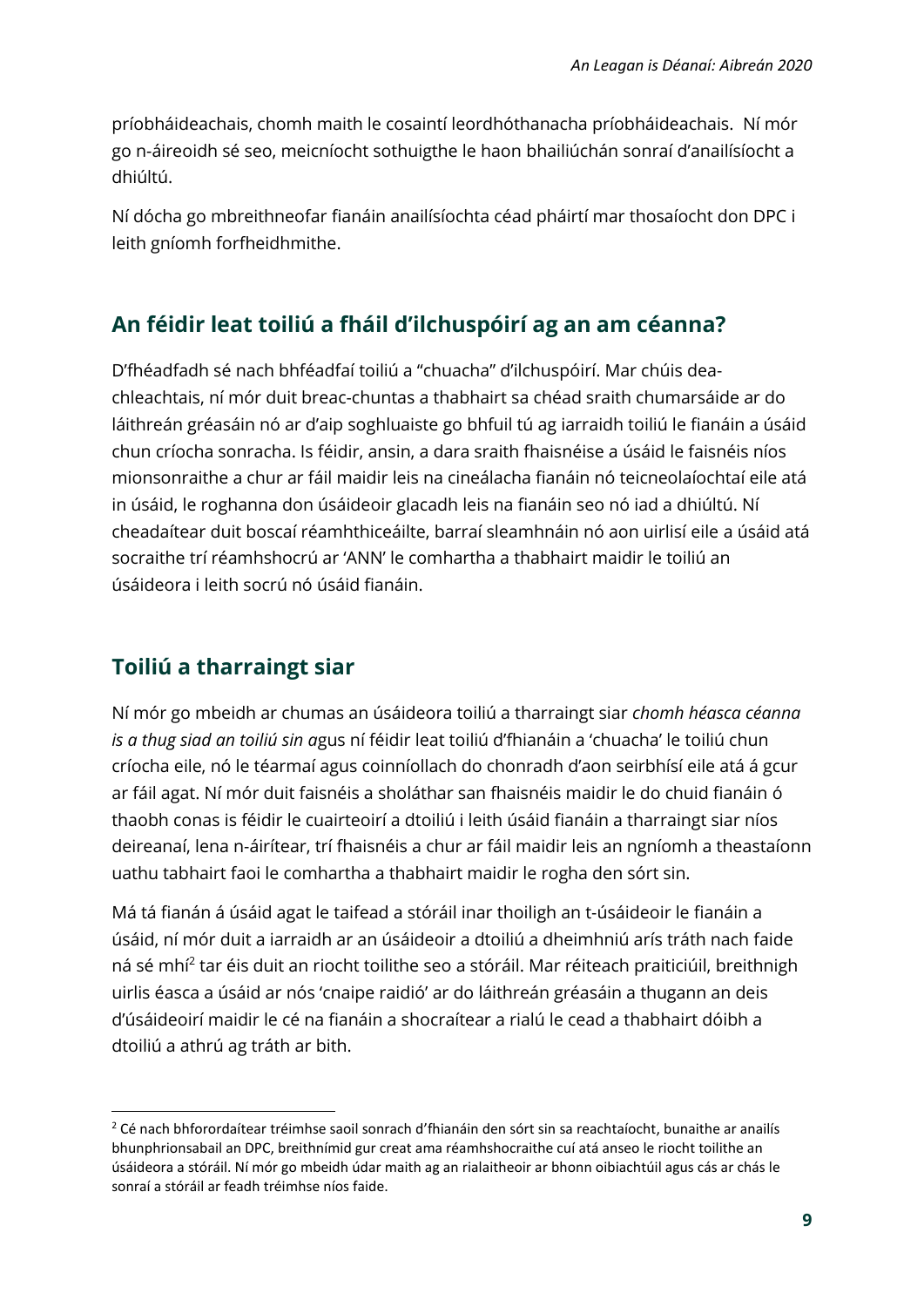Ní mór go mbeidh tacaíocht a fháil ag aon taifead toilithe ó bhearta soiléire eagraíochtúla agus teicniúla a chinntíonn gur féidir gníomhú go héifeachtach ar léiriú toilithe an duine is ábhar do na sonraí (nó an toiliú a tharraingt siar).

# <span id="page-10-0"></span>**Conas a bheidh ar do chumas toiliú a fháil le leanúint ar aghaidh?**

Roghnaíonn formhór na láithreán gréasáin meirge fianán nó mír aníos a fheidhmiú, a thugann léiriú go bhfuil úsáideoir tagtha ar an láithreán gréasáin agus a chuireann an chéad sraith chumarsáide ar fáil maidir le húsáid fianáin agus teicneolaíochtaí rianúcháin eile. Beidh nasc le beartas príobháideachais sa mheirge nó san fhógra seo a sholáthraíonn faisnéis bhreise atá níos mionsonraithe.

Má tá meirge fianán nó mír aníos á n-úsáid agat, ní féidir leat comhéadan a úsáid a chuireann 'brú' ar úsáideoir glacadh le fianáin seachas iad a dhiúltú. Dá bhrí sin, má tá cnaipe á úsáid agat ar mheirge leis an rogha 'glac', ní mór duit an seasamh céanna a thabhairt do rogha a thugann an deis don úsáideoir le fianáin a dhiúltú, nó ceann a thugann cead dóibh fianáin a bhainistiú agus iad a thabhairt chomh fada le sraith eile faisnéise ar mhaithe le cead a thabhairt dóibh lena leithéid sin a dhéanamh, de réir cineál agus cuspóir an fhianáin.

Ní mór go mbeidh toiliú an úsáideora sonrach do gach cuspóir dá bhfuil a gcuid sonraí á bpróiseáil agat, ní mór é a bheith tugtha faoi shaoirse agus gan athbhrí agus tá gníomh dearfach riachtanach ó thaobh an úsáideora de. Ní féidir easpa cumarsáide nó easpa gníomhaíochta ó thaobh an úsáideora a bhunú ar thoiliú i leith aon phróiseáil ar a sonraí pearsanta.

Ní mór duit nasc a chur san áireamh mar bhealach le faisnéis bhreise a rochtain maidir leis an úsáid atá á bhaint agat as fianáin agus maidir leis na tríú páirtithe a mbeidh na sonraí á n-aistriú chucu nuair a chuirtear faoi deara don úsáideoir glacadh le húsáid fianáin.

# <span id="page-10-1"></span>**An féidir leat toiliú intuigthe á úsáid le fianáin agus teicneolaíochtaí rianúcháin a úsáid?**

Ní féidir leat toiliú a fháil trí 'thuiscint' le fianáin a shocrú. Ciallaíonn sé seo go gcuireann an fhoclaíocht i do mheirge fianán nó i d'fhógra fianán úsáideoirí ar an eolas, má leanann siad ar aghaidh ag úsáid do láithreán gréasáin – trí chliceáil, trína úsáid nó trí scrollú – go nglacann tú leis go bhfuil toiliú tugtha acu le fianáin a shocrú agus ní cheadaítear a leithéid.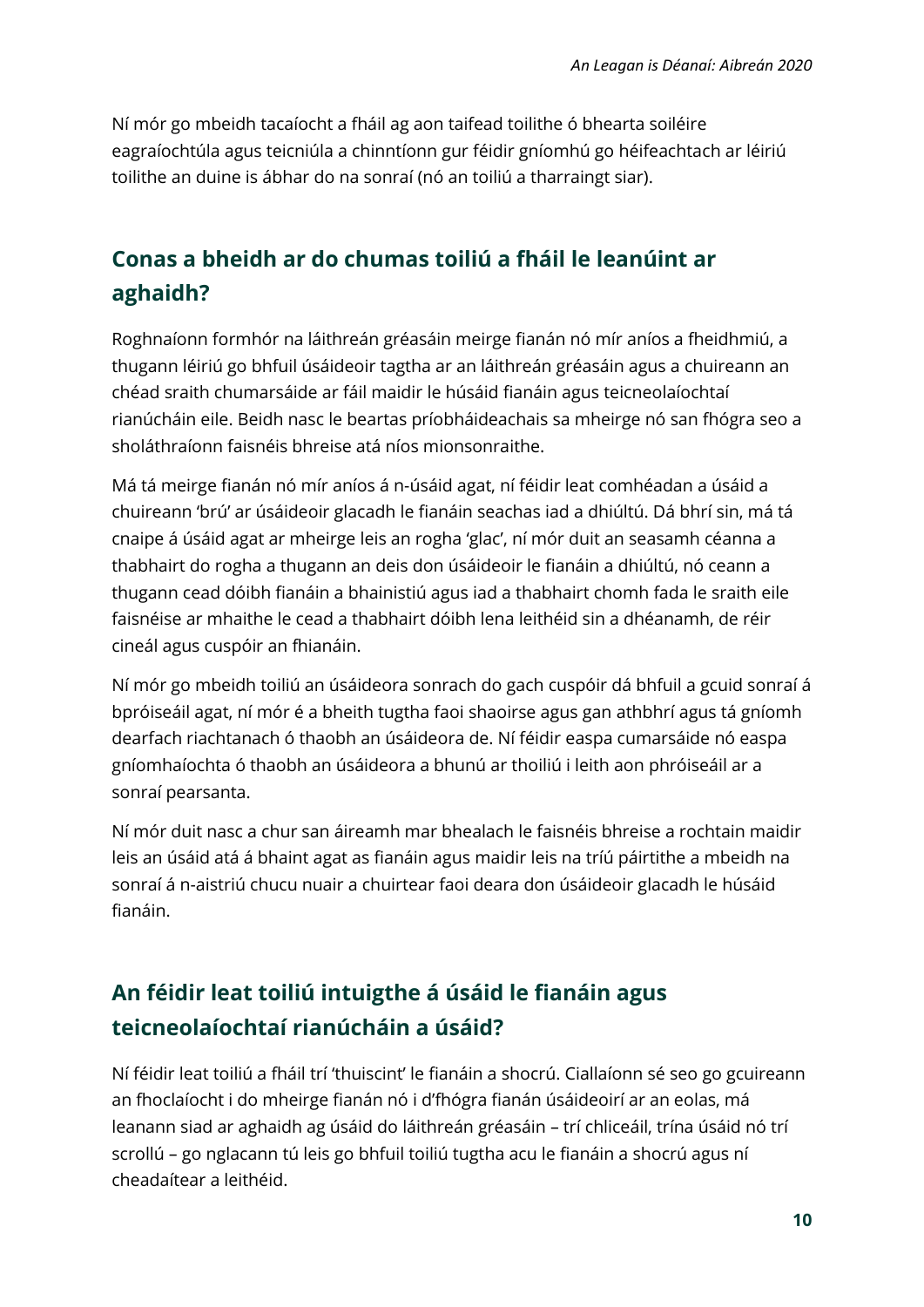Ar an mbealach céanna, níl meirge fianáin a thagann aníos nuair a théann úsáideoir isteach ar an láithreán gréasáin agus a imíonn as amharc ina dhiaidh sin nuair a bhí an t-úsáideoir ag scrollú, gan aon rannpháirtíocht eile ó thaobh an úsáideora leis an mheirge nó le faisnéis maidir le fianáin, ag comhlíonadh an dlí. Ní féidir leat glacadh leis go bhfuil an fhaisnéis a bhí sa mheirge fianáin feicthe agus léite ag an úsáideoir a bhí díreach ag scrollú nó a chliceáil ar ghné ar leathanach, murar féidir leat a léiriú go soiléir go raibh siad i dteagmháil leis an fhaisnéis agus gur thug siad a dtoiliú gan athbhrí le fianáin a shocrú agus a dtoiliú do chríocha próiseála.

#### <span id="page-11-0"></span>**Faisnéis atá soiléir agus cuimsitheach**

Ceanglaítear le Rialachán 5(3) de na Rialacháin Ríomhphríobháideachais nach mór "faisnéis atá soiléir agus cuimsitheach" a sholáthar don úsáideoir maidir le húsáid fianáin de réir an dlí cosanta sonraí. Cé nach sainmhínítear "soiléir agus cuimsitheach" sna Rialacháin, ní mór go mbeidh an caighdeán a éilítear de réir na reachtaíochta cosanta sonraí, m.sh. an GDPR agus an tAcht um Chosaint Sonraí 2018. De réir cleachtais, má tá do chuid próiseála bainteach le sonraí pearsanta, ní mór duit na ceanglais trédhearcachta faoi Airteagal 12-14 den Rialachán Ginearálta maidir le Cosaint Sonraí a chomhlíonadh. Ciallaíonn sé seo go bhféadfadh dúbláil a bheith i gceist leis an fhaisnéis a chuirtear ar fáil i do bheartas fianáin agus i do bheartas príobháideachais. Is dea-chleachtas atá ann cothabháil a dhéanamh ar an bpéire i gcónaí ar mhaithe le sraitheanna difriúla faisnéise a éascú a d'fhéadfadh a bheith riachtanach faoina Rialacháin Ríomhphríobháideachais agus faoin GDPR.

#### <span id="page-11-1"></span>**Trédhearcacht, faisnéis agus freagrachtaí faoin [GDPR](#page-11-1)**

Sa chás, ag an bpointe tar éis na fianáin a bheith socraithe, go bhfuil sonraí pearsanta i gceist leis an bpróiseáil, tá feidhm leis an GDPR i gcás na próiseála seo. Ciallaíonn sé seo nach mór duit an fhaisnéis go léir a chur ar fáil do na daoine aonair, faisnéis a bhfuil siad ina teideal maidir le trédhearcacht faoi Airteagail 12-13 den GDPR, lena n-áirítear, faisnéis maidir le cé hiad na páirtithe eile atá ag próiseáil a gcuid sonraí pearsanta. Ní mór duit faisnéis a sholáthar freisin maidir leis an mbealach a bhféadfaidh daoine aonair cearta go léir na ndaoine is ábhar do na sonraí a chleachtadh faoi fhorálacha Alt 3 den GDPR, lena n-áirítear, an bealach le hiarratas rochtana an duine is ábhar do na sonraí a dhéanamh agus a gceart chun gearán a dhéanamh chuig an údarás um chosaint sonraí.

#### <span id="page-11-2"></span>**Boscaí réamhthiceáilte agus [barraí sleamhnáin](#page-11-2)**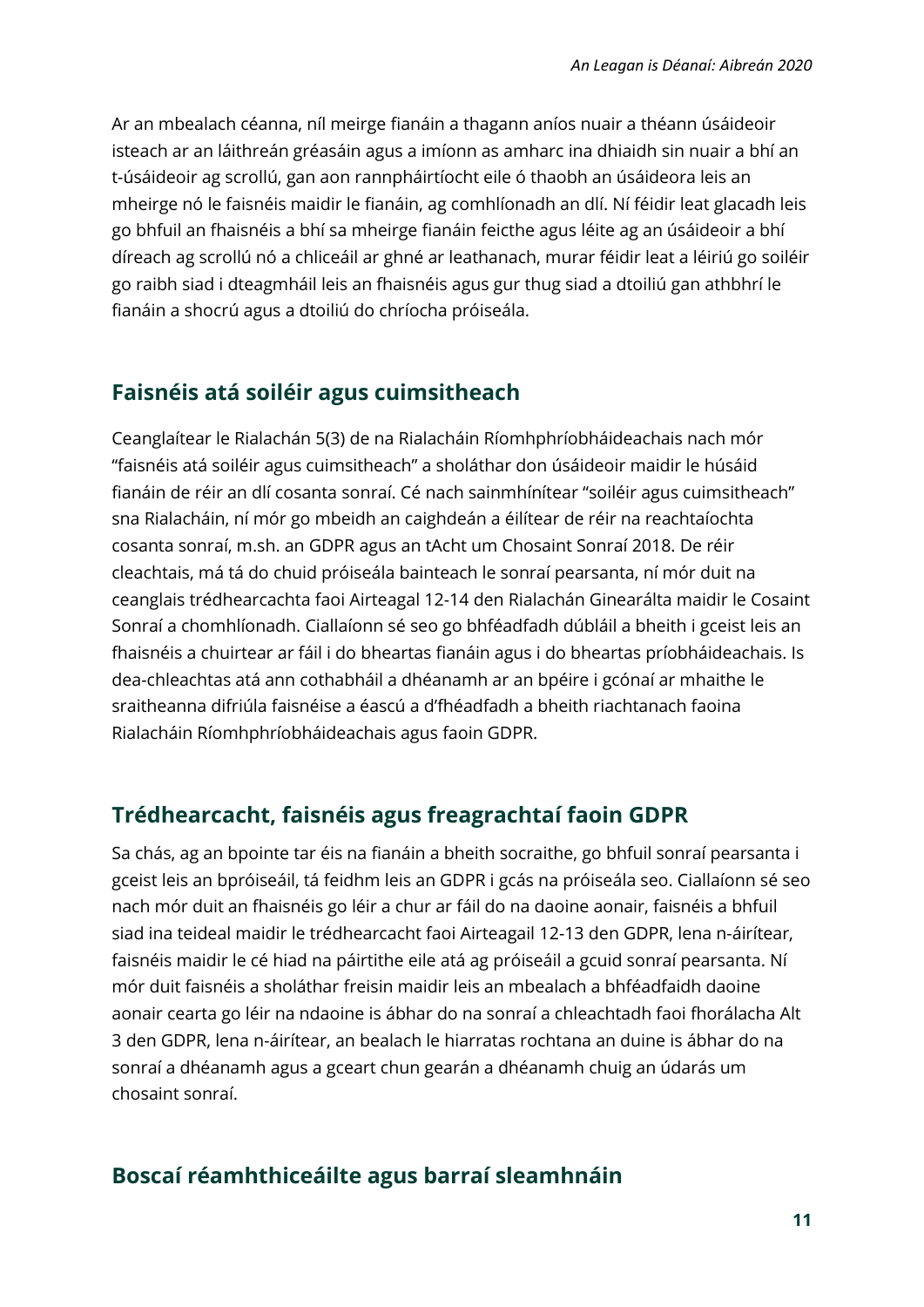Níl an dlí Eorpach á chomhlíonadh acu seo, mar a ndéantar soiléiriú ina leith i mbreithiúnas *[Planet49](http://curia.europa.eu/juris/document/document.jsf?text=&docid=218462&pageIndex=0&doclang=en&mode=lst&dir=&occ=first&part=1&cid=2631585)* i mí Deireadh Fómhair 2019. Ní gá toiliú a thabhairt do gach fianán, ach ní mór toiliú a thabhair do gach cuspóir a bhfuil fianáin á n-úsáid lena aghaidh. Sá chás go mbíonn úsáid a bhaint as fianán do níos mó ná aon chuspóir amháin lena n-éilítear toiliú, ní mór toiliú den sórt sin a fháil do na *cuspóirí seo go léir* astu féin. Beag beann ar an gcur síos a roghnaíonn tú le cur síos a dhéanamh ar fhianán (m.sh. 'feidhmiúlacht, 'feidhmiú', 'anailísíocht' nó 'margaíocht'), ní mór go mbeidh ceann de dá critéar díolmhaithe i Rialachán 5(5) á gcomhlíonadh ag an fhianán ar mhaithe le bheith díolmhaithe ón gceanglas toiliú an úsáideora a fháil.

Is cuma cibé an bhfuil nó nach bhfuil sonraí pearsanta sna fianáin. Mura bhfuil siad ag comhlíonadh an chritéir do dhíolmhú toilithe, ansin ní mór duit toiliú an úsáideora a fháil sula socraíonn tú iad.

#### <span id="page-12-0"></span>**Ceanglais le soláthróirí bainistíochta toilithe (CMPnna) a úsáid**

Is ionann tairseach bainistíochta toilithe nó soláthróir bainistíochta toilithe (CMP) agus córas a mbaineann roinnt rialaitheoirí úsáid as chun cuidiú le bainistíocht a dhéanamh ar roghanna úsáideoirí agus chun cabhrú leo a n-oibleagáidí trédhearcachta a chomhlíonadh faoin dlí cosanta sonraí. Baintear feidhm astu sin uaireanta i bhfoirm bogearraí a chuireann díoltóir tríú páirtí ar fáil, nó d'fhéadfadh rialaitheoir a dtairseach inmheánach féin a fhorbairt le toiliú úsáideora a bhainistiú agus le faisnéis maidir le fianáin agus le roghanna príobháideachais a sholáthar. Nuair a thugann cuairteoir cuairt ar láithreán gréasáin agus nuair a chuirtear meirgí, mír aníos nó barraí sleamhnáin os a gcomhar, is minic go mbíonn na roghanna seo á mbainistiú agus úsáid á baint as tairseach bainistíochta toilithe de chineál éigin.

Sa chás go bhfuil CMP tríú páirtí á úsáid agat, ní mór go mbeidh a méid a mhaíonn sé á dhéanamh ag an uirlis nó ag an mbogearra sin. Ní féidir boscaí réamhthiceáilte a úsáid ina bhfuil comhartha maidir le 'toiliú' iontu chun fianáin a úsáid. Má tá uirlis tríú páirtí den sórt sin a úsáid le taifead a choinneáil de thoiliú an úsáideora i leith úsáid fianáin, ní mór duit taifead a choinneáil freisin den toiliú sin mar chuid den taifead maidir le do chuid gníomhaíochtaí próiseála de réir Airteagal 30 den GDPR. Ba chóir duit teorainn a chur ar an achar ama a mbíonn toiliú den sórt sin bailí ar feadh achar nach faide ná sé mhí<sup>3</sup>, agus i ndiaidh na tréimhse sin ní mór a mheabhrú don úsáideoir a dtoiliú a thabhairt arís.

1

<sup>3</sup> Ní fhorordaítear tréimhse ama sa reachtaíocht a bhféadfar toiliú a stóráil sula n-iarrtar ar an úsáideoir a gcuid roghanna a dheimhniú arís. Mar sin féin, bunaithe ar anailís bhunphrionsabail, breithnímid sé mhí mar chreat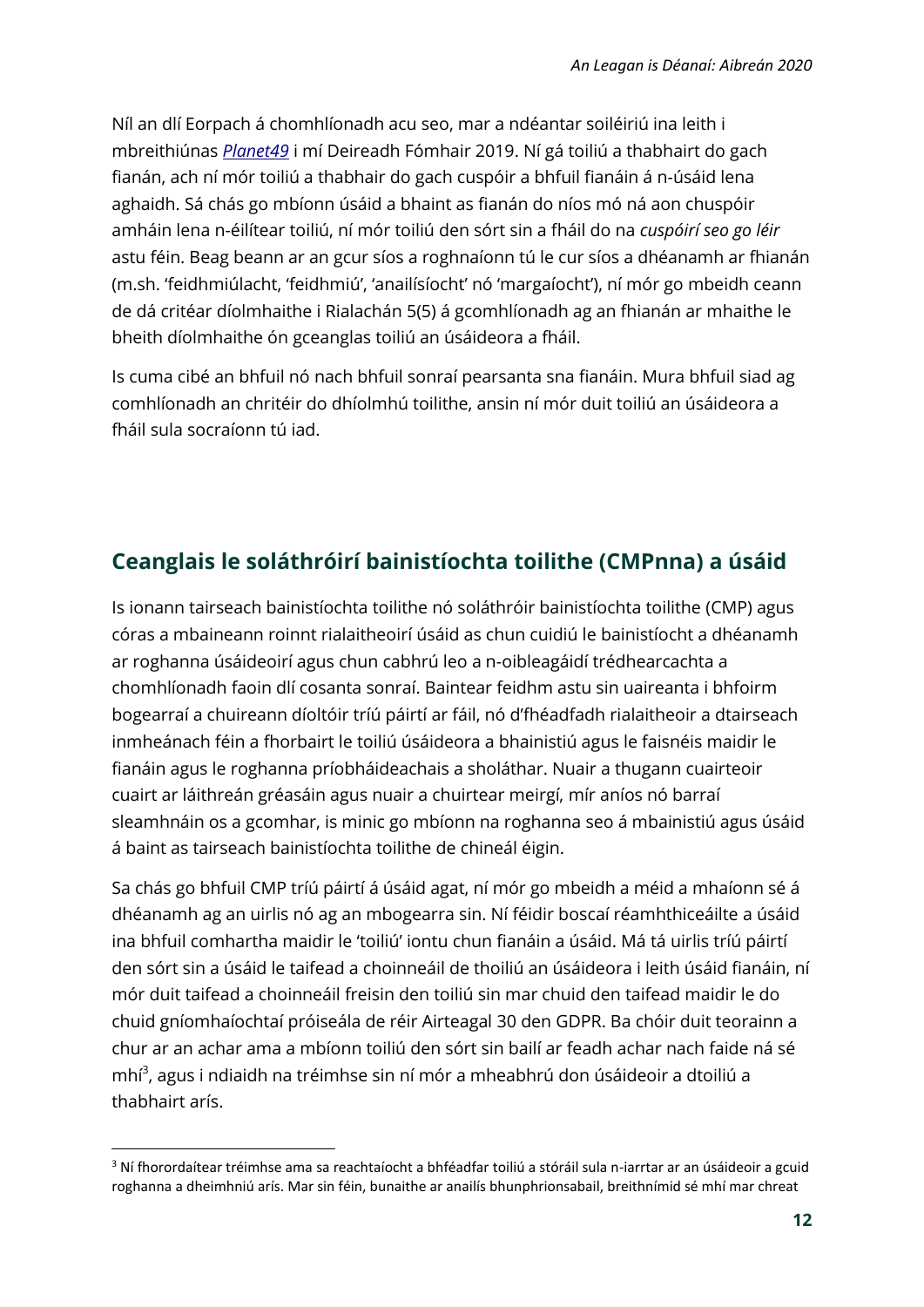Ní mór go mbeidh ar chumas úsáideoirí a dtoiliú a tharraingt siar nó a dtoiliú a athrú i leith úsáid fianáin nó teicneolaíochtaí rianúcháin ag tráth ar bith agus ní mór duit an bealach inar féidir leo é sin a dhéanamh a shoiléiriú agus uirlisí á n-úsáid agat a bhí curtha ar fáil agat le toiliú a bhainistiú. Ní mór go mbeidh sé chomh héasca céanna don úsáideoir a dtoiliú a tharraing siar is a bhí sé an toiliú sin a thabhairt.

#### <span id="page-13-0"></span>**Ceanglais do mheirge fianán**

Sá chás go bhfuil meirge fianán á úsáid agat le faisnéis bhreise a chur ar fáil d'úsáideoirí maidir leis an úsáid a bhaineann tú as fianáin, níor chóir don mheirge an téacs atá i do bheartas príobháideachais nó i do bheartas fianán a dhéanamh éiginnte. Ní mór go mbeidh ar chumas úsáideoirí do chuid beartais príobháideachais agus do bheartas fianán a léamh i gcónaí (seachas iad siúd a thagann laistigh de cheann den dá dhíolúine) gan aon fhianáin a bheith socraithe. Ní mór go mbeidh téacs atá inléite go héasca agus nach bhfuil comhrá téacs nó gnéithe eile atá ar an leathanach ag cur isteach orthu, a bheith i meirge ina bhfuil nasc le tuilleadh faisnéise maidir le húsáid fianáin.

Níl meirge nach dtugann rogha go díreach don úsáideoir le cliceáil ach ar 'glacadh' agus sin amháin chun glacadh le fianáin agus nach gcuireann aon rogha eile ar fáil ag comhlíonadh na reachtaíochta. Ciallaíonn sé sin meirgí le cnaipe a léann 'ceart go leor, tuigim!' nó 'tuigim', agus nach gcuireann aon rogha eile ar fáil le fianáin a dhiúltú nó cliceáil le haghaidh faisnéis bhreise, níos mionsonraithe, inghlactha agus níl siad ag comhlíonadh an chaighdeáin atá riachtanach.

Ní mór duit, ar a laghad, faisnéis a chur ar fáil a thugann an deis don úsáideoir fianáin nach bhfuil riachtanach a dhiúltú nó tuilleadh faisnéise a éileamh maidir le húsáid fianáin. Ní mór duit, sa dara sraith fhaisnéise, tuilleadh faisnéise a chur ar fáil maidir le cineálacha agus cuspóirí na bhfianán atá á socrú agus maidir leis na tríú páirtithe a bheidh i mbun próiseála na faisnéise a bhailítear nuair atá úsáid bainte as na fianáin sin.

Beag beann ar na bealaí a roghnaíonn tú le toiliú a bhainistiú, ní mór go mbeidh do chomhéadan úsáideora ag comhlíonadh an cheanglais go mbeidh an fhaisnéis sin soiléir agus cuimsitheach.

ama réamhshocraithe cuí le toiliú den sórt sin a choinneáil. Ní mór go mbeidh údar maith ag an rialaitheoir ar bhonn oibiachtúil agus ar bhonn cás ar chás le fianáin a úsáid le tréimhse saoil níos faide le taifead a dhéanamh de sheasamh toilithe an úsáideora.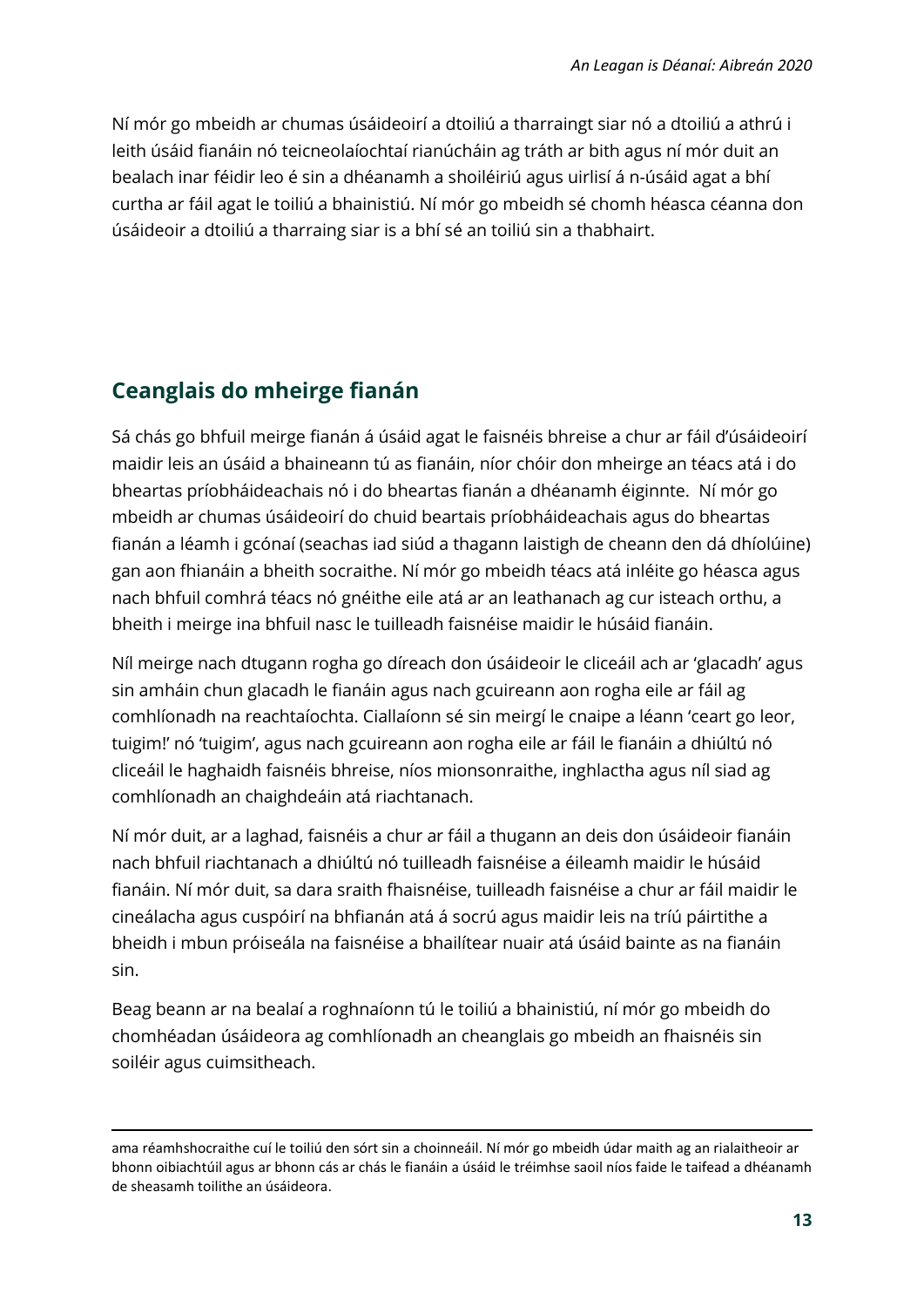# <span id="page-14-0"></span>**An féidir leat brath ar shocruithe brabhsála an úsáideora le toiliú a thabhairt le tuiscint?**

De ghnáth, ní féidir. Ní féidir a mheas go bhfuil toiliú tugtha ag úsáideoir a thugann cuairt ar do láithreán gréasáin nó ar d'aip go díreach mar gheall go bhfuil an brabhsálaí nó feidhmchlár eile á úsáid acu, a chumasaíonn trí réamhshocrú bailiú agus próiseáil a gcuid faisnéise. Mar a dhéantar soiléiriú air i dTuairim 2/2010 na Meithle Oibre Airteagal 29 maidir le Fógraíocht Iompraíochta ar Líne, ní eol do ghnáth dhaoine is ábhar do na sonraí go bhfuil rianú á dhéanamh ar a n-iompar ar líne nó ar na cuspóirí atá leis an rianú sin. Ní eol dóibh i gcónaí conas na socrúcháin bhrabhsála a úsáid le fianáin a dhiúltú, fiú má tá an fhaisnéis seo san áireamh sna beartais príobháideachais.

Fiú má chuireann tú faisnéis ar fáil i dtéarmaí agus i gcoinníollacha ginearálta agus/nó sa bheartas príobháideachais maidir le fianáin tríú páirtí atá á n-úsáid d'fhógraíocht iompraíochta, lena n-áirítear, úsáidí/cuspóirí bunúsacha fianáin den sórt sin agus an bealach gur féidir iad a sheachaint tríd an mbrabhsálaí a shocrú, ní bheidh sé sin ag comhlíonadh ceanglais faisnéise atá "soiléir agus cuimsitheach" Rialachán 5(3).

Tá na himthosca ina bhféadfaí na socruithe brabhsála a bhreithniú a bheith bailí le toiliú a thabhairt le tuiscint le fianáin a shocrú thar a bheith teoranta agus ní mór iad a mheas ar bhonn cás ar chás.

# <span id="page-14-1"></span>**Comhéadain Mhearbhlacha**

Tóg inrochtaineacht san áireamh agus tú ag dearadh do chomhéadan. Má roghnaíonn tú scéimeanna dathanna do mheirgí fianán nó do bharraí sleamhnáin agus do bhoscaí réamhthiceáilte atá ag teacht leis an gcúlra foriomlán ar do láithreán, d'fhéadfadh sé a bheith deacair na socrúcháin seo a nascleanúint, go háirithe do dhaoine le laige amhairc nó le dathdhaille. Cé go bhféadfadh barraí sleamhnáin nó cnaipí dathchódaithe dénártha rogha SEA nó NÍ HEA nó rogha ANN agus AS, a thabhairt le fios, níl na scéimeanna dathanna inrochtana nó féinmhínitheach i gcónaí d'úsáideoirí nach bhfeiceann dathanna ar an mbealach céanna le daoine eile. Breithnigh tástáil a dhéanamh ar do chomhéadan le húsáideoirí le laige amhairc nó le laige léitheoireachta ar intinn agat lena ndéanamh chomh hinrochtana agus is féidir do na húsáideoirí go léir.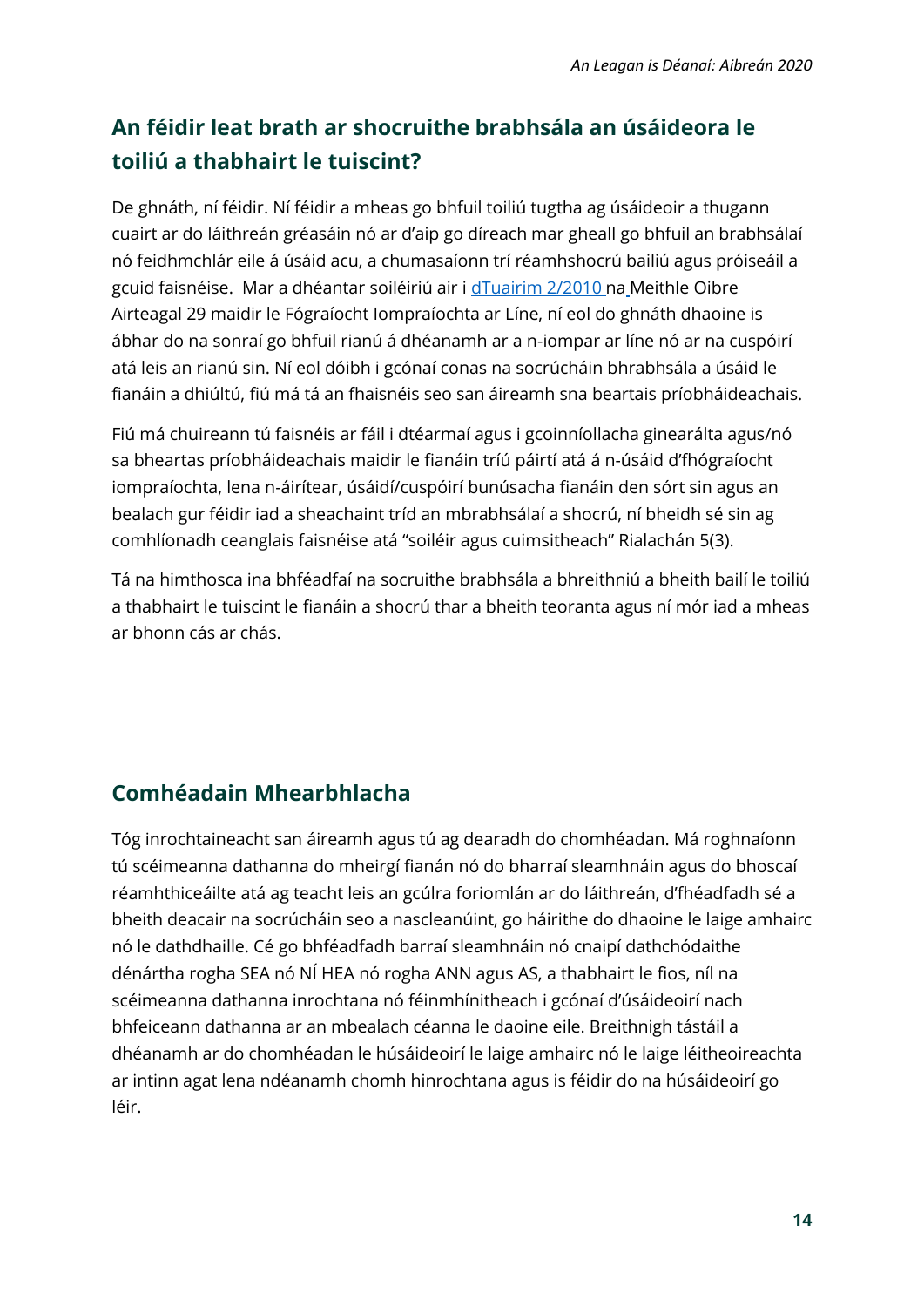# <span id="page-15-0"></span>**Tréimhse saoil fianáin**

Ní mór tréimhse saoil fianán a bheith comhréireach lena fheidhm. Ní bhreithneofaí é a bheith comhréireach d'fhianán tréimhse saoil 'go brách' a bheith ag fianán mar shampla.

#### **Comhrialaitheoirí**

Ba chóir duit measúnú a dhéanamh ar do chaidreamh le tríú páirtithe a bhfuil feidhm á bhaint agat as a gcuid sócmhainní ar do láithreán gréasáin. Ciallaíonn sé seo sa chás go mbaineann tú feidhm as cnaipí 'is maith liom', breiseáin nó giuirléidí, rianairí picteilín nó uirlisí comhroinnte meáin shóisialta, gur chóir duit a bheith ar an eolas maidir le cé na sonraí atá á seoladh agat chuig na tríú páirtithe siúd agus an fhíric go bhféadfaí tú a bhreithniú mar rialaitheoir maidir le haon sonraí pearsanta a bhailíonn tú agus a nochtann tú leis na tríú páirtithe siúd. Rinne Cúirt Bhreithiúnais an Aontais Eorpaigh soiléiriú sa bhreithiúnas maidir le *Planet49* i mí Iúil 2019 ar an seasamh seo.

Breithnigh freisin an caidreamh a d'fhéadfadh a bheith i bhfeidhm sa chás go mbaineann do láithreán gréasáin úsáid as comhlacht íocaíochta tríú páirtí le híocaíochtaí a phróiseáil maidir le hearraí nó seirbhísí atá á ndíol ar do láithreán. Cé is moite de na freagrachtaí atá ort maidir le toiliú a fháil d'fhianáin, má tá úsáid á bhaint agat as tríú páirtí chun íocaíochtaí a phróiseáil, ní mór duit conradh rialaitheorapróiseálaí a bheith i bhfeidhm leis an eagraíocht sin atá ag comhlíonadh ceanglais Airteagal 28(3) den GDPR. Má tá aon ról ag an tríú páirtí sin i gcinneadh a dhéanamh maidir le bealaí nó le cuspóirí na sonraí pearsanta atá curtha ag d'eagraíochta chuig an tríú páirt sin trí fhianáin nó trí bhealaí eile, d'fhéadfadh caidreamh rialaitheora a bheith acu freisin maidir leis na sonraí pearsanta siúd. Tá sé tábhachtach go mbreithneoidh tú freagrachtaí agus dliteanais rialaitheora agus próiseálaí a eascraíonn as aon chaidreamh atá agat le tríú páirtithe a bhfuil a gcuid fianán socraithe trí d'fhearann.

# **Sonraí pearsanta a phróiseáil**

Níl sé riachtanach go mbeidh sonraí pearsanta i bhfianán ar mhaithe le toiliú an úsáideora a bheith ag teastáil lena shocrú. Mar sin féin, sa chás go mbíonn próiseáil sonraí pearsanta i gceist le húsáid fianáin nó leis an fhaisnéis a bhaintear as fianáin, tá an phróiseáil seo faoi réir rialacha an Rialacháin Ginearálta maidir le Cosaint Sonraí agus leis an Acht um Chosaint Sonraí 2018.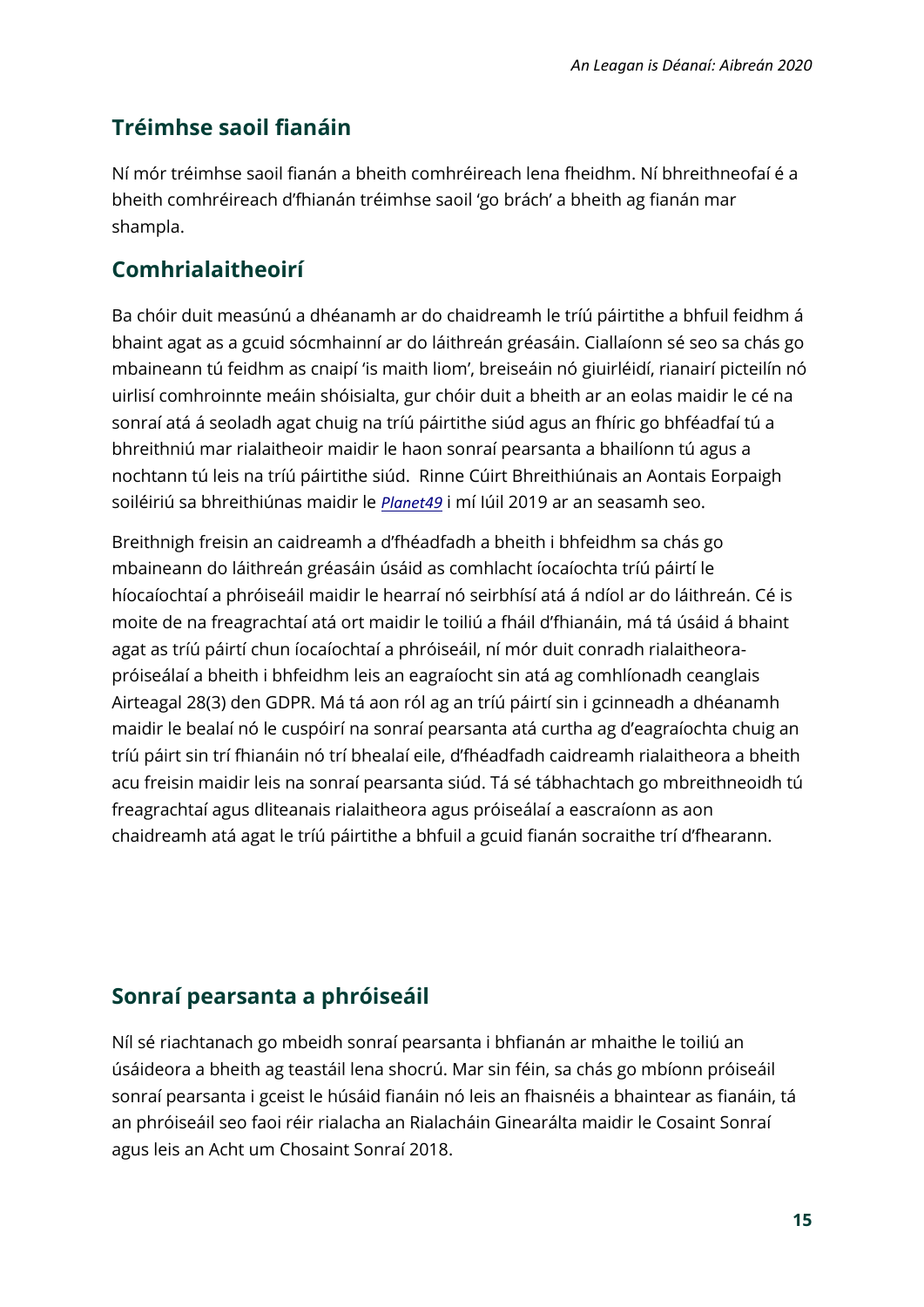Ciallaíonn sé sin nach mór duit taifead a choinneáil freisin maidir leis na cineálacha próiseála a bhfuiltear ag tabhairt fúithi lena bhfuil baint ag sonraí pearsanta. De réir cleachtais, ba chóir duit taifead cuimsitheach a choinneáil de gach cineál sonrach próiseála mar chuid den taifead ar ghníomhaíochtaí próiseála, atá ina cheanglas faoi Airteagal 30 den GDPR.

Má tá sonraí pearsanta á bpróiseáil agat a fuair tú as fianáin nó as teicneolaíochtaí rianúcháin eile agus go bhfuil na sonraí pearsanta sin ceangailte nó nasctha le sonraí eile maidir le custaiméir inaitheanta a bhfuil cuntas nó cárta dílseachta aige/aici, mar shampla, ní mór duit úsáideoirí agus custaiméirí a chur ar an eolas maidir leis an bpróiseáil seo nuair a bhaineann siad úsáid as do láithreán gréasáin nó as d'aip, lena náirítear, conas a bheidh ar a gcumas a gcearta maidir leis na hábhair sonraí a fheidhmiú faoin GDPR.

Más féidir, mar thoradh ar úsáid fianáin, an fhaisnéis atá á próiseáil nó á bailiú agat a bhreithniú mar shonraí pearsanta, ansin ní mór duit rialacha an GDPR chomh maith leis na rialacha Ríomhphríobháideachais a chomhlíonadh. **Áirítear ar shonraí pearsanta aitheantóirí nó uimhreacha ar líne, ar nós iad siúd atá i bhfianáin agus a bhfuil baint acu le duine nádúrtha aitheanta nó inaitheanta. Is cuma cibé a bhfuil faisnéis eile i seilbh d'eagraíocht a d'fhéadfadh a bheith riachtanach le duine aonair a aithint**; tá an fhíric go bhféadfaí an duine a aithint, fiú agus an fhaisnéis atá i seilbh eagraíocht eile a chur leis, leordhóthanach le sonraí pearsanta a dhéanamh de na sonraí.

# <span id="page-16-0"></span>**An gá duit tabhairt faoi mheasúnú tionchair ar chosaint sonraí [\(DPIA\)?](#page-16-0)**

Tá liosta oibríochtaí próiseála foilsithe ag an DPC lena bhfuil measúnú tionchair ar chosaint sonraí éigeantach. Áirítear leis seo oibríochtaí próiseála lena mbaineann monatóireacht, rianú nó breathnóireacht chórasach suíomh nó iompar duine aonair agus próifíliú daoine aonair ar an mórchóir.

Áirítear ann freisin, próiseáil lena mbaineann comhcheangal, nascadh nó crostagairt tacar sonraí ar leithligh sa chás go gcuireann nascadh den sórt sin go suntasach le nó a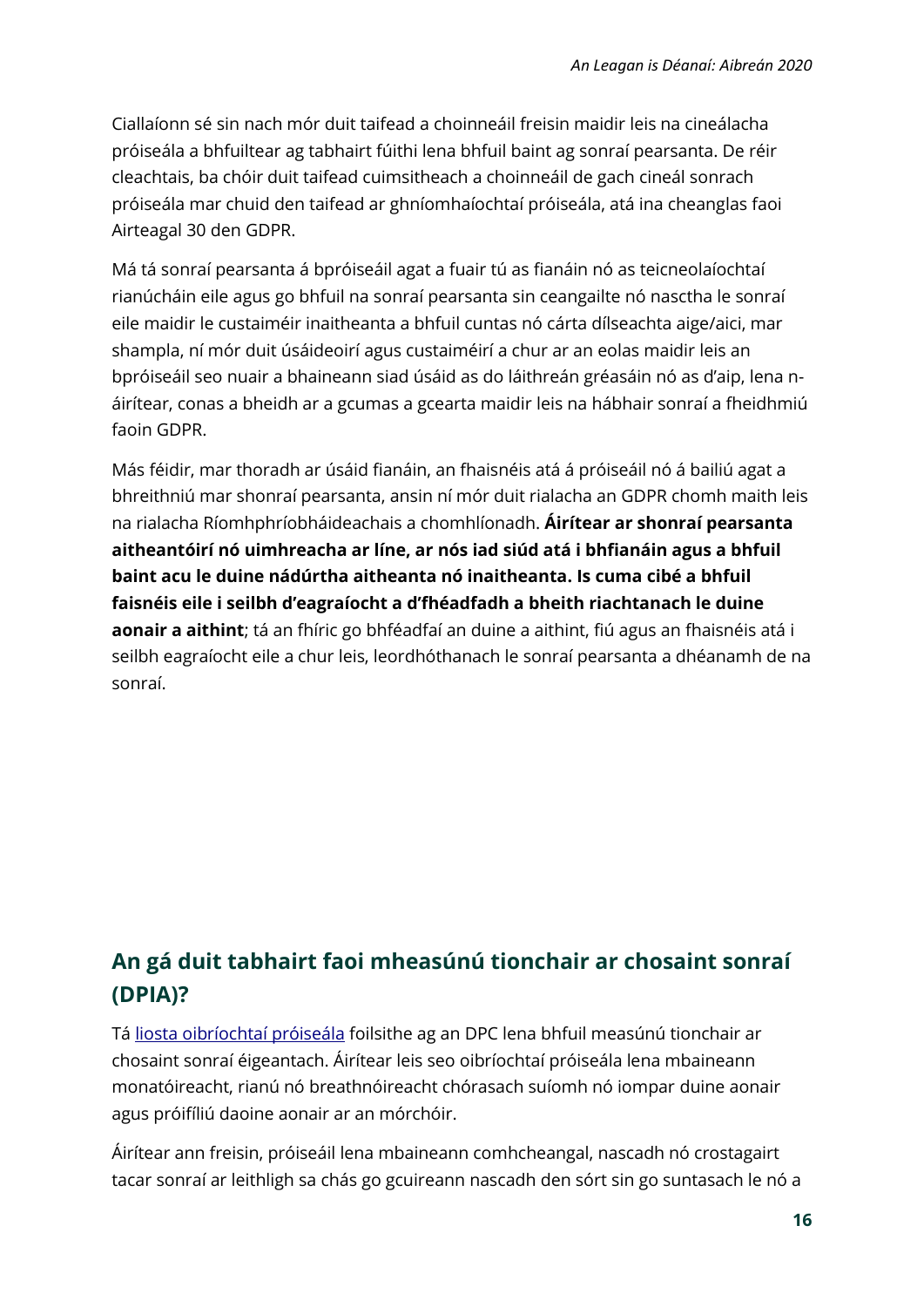n-úsáidtear é le próifíliú nó anailís iompraíochta a dhéanamh ar dhaoine aonair. Is é sin an cás, go háirithe, nuair a chomhcheanglaítear an tacar sonraí ó fhoinsí difriúla agus sa chás gur tugadh faoin bpróiseáil/go bhfuiltear ag tabhairt faoin bpróiseáil do chuspóirí difriúla nó go bhfuil an phróiseáil á déanamh ag rialaitheoirí difriúla.

Má tá baint ag do chuid próiseála le haon cheann de na hoibríochtaí seo, de bhun an úsáid a bhaineann tú as fianáin nó seachas sin, ní mór duit tabhairt faoi DPIA.

# <span id="page-17-0"></span>**Sonraí catagóirí speisialta**

Má tá d'eagraíocht i mbun próiseála ar chatagóirí speisialta sonraí pearsanta, lena náirítear, trí fhaisnéis a bhaintear as fianáin, tá sé sin faoi réir dhian-rialacha an GDPR. Sainmhíníonn Airteagal 9 den GDPR catagóir speisialta sonraí mar shonraí pearsanta a nochtann bunús eitneach nó cine, tuairimí polaitiúla, tuairimí reiligiúnacha nó fealsúnachta, nó comhaltas ceardchumainn, agus próiseáil sonraí géiniteacha, sonraí bithmhéadracha chun críocha duine nádúrtha a aithint go huathúil, sonraí a bhaineann le sláinte nó sonraí a bhaineann le saol gnéis nó claonadh gnéis. Go ginearálta, tá cosc ar phróiseáil sonraí pearsanta den sórt sin mura bhfuil feidhm le díolúintí atá thar a bheith sonrach. De réir cleachtais, is é an t-aon bhunús dlí a bheidh ag d'eagraíocht le haon chatagóirí speisialta sonraí a phróiseáil a bhaintear as úsáid fianáin nó as teicneolaíochtaí rianúcháin eile, ná le toiliú **soiléir** na ndaoine aonair siúd a bhfuil a gcuid sonraí á bpróiseáil agat.

Tá an barra lena léiriú go bhfuil toiliú soiléir úsáideoirí agat lena gcatagóir speisialta sonraí a phróiseáil thar a bheith ard agus ní dóigh go bhfreastalóidh faisnéis chineálach atá i meirge fianán nó i mbeartas príobháideachais ar an mbarra seo.

Ní mór go mbeidh próiseáil catagóir speisialta sonraí ag comhlíonadh na bprionsabal a bhaineann le próiseáil sonraí pearsanta atá in Airteagal 5 den GDPR freisin agus ní mór bunús dlí a bheith leis, mar a cheanglaítear le hAirteagal 6 den GDPR chomh maith le ceanglais Airteagal 9 a chomhlíonadh.

# <span id="page-17-1"></span>**Rianú suímh nó faisnéis maidir le suíomh a bhaint as fianáin**

Níor chóir duit fianáin nó teicneolaíochtaí eile a úsáid le suíomh nó gaireas úsáideora a rianú gan chead. Cé nach bhfuil rianú suímh liostaithe mar chatagóir speisialta sonraí in Airteagal 9 den GDPR, tá a íogaireacht áirithe aitheanta ag Cúirt Breithiúnais an Aontais Eorpaigh mar gur féidir é a úsáid le faisnéis atá thar a bheith beacht a bhaint amach maidir le daoine aonair agus lena n-iompar, lena n-áirítear, a nósanna laethúla, a láthair